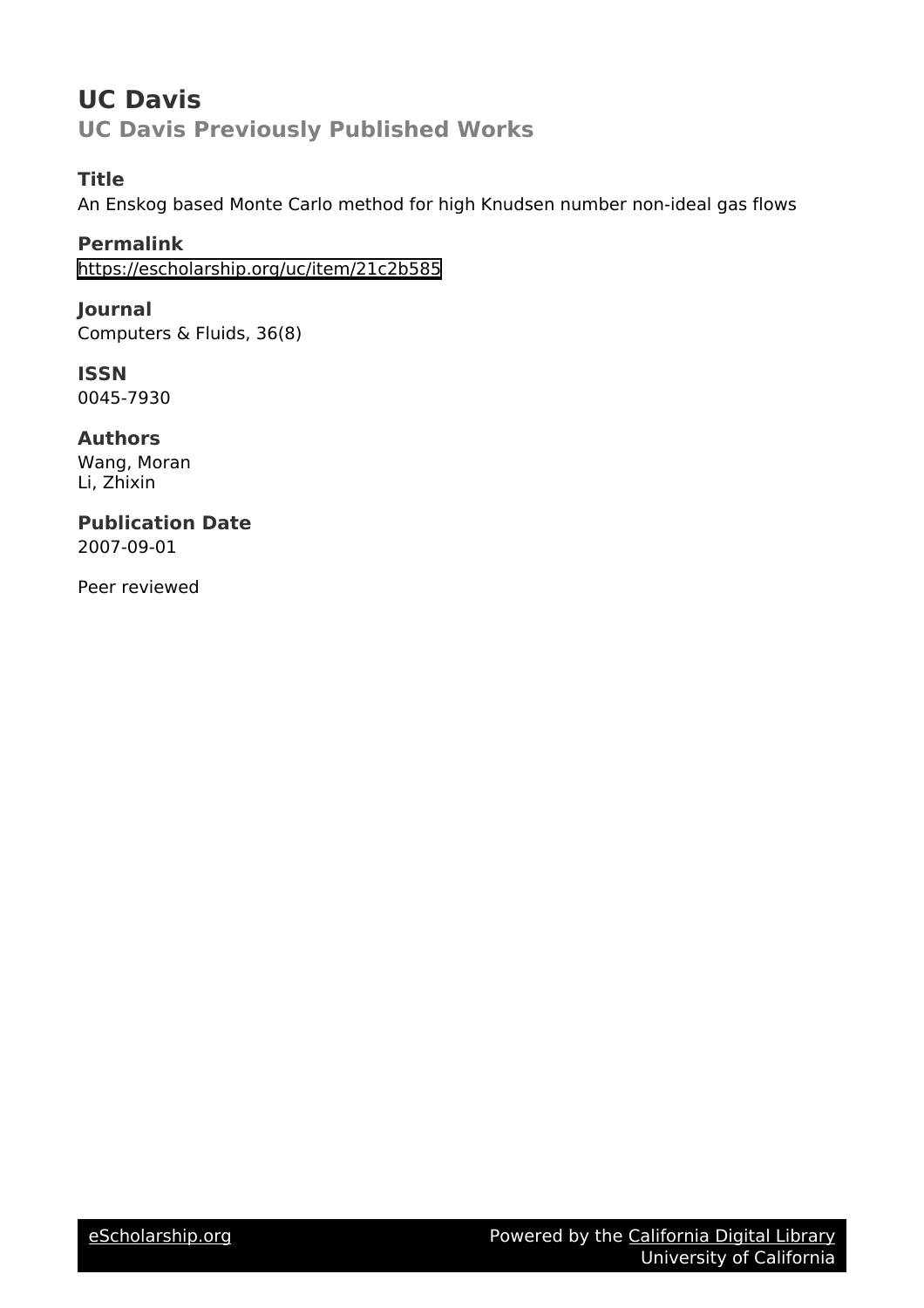# An Enskog based Monte Carlo method for high Knudsen number non-ideal gas flows

# **Moran Wang †a,b, Zhixin Li c**

<sup>a</sup> Department of Biological and Agricultural Engineering, University of California, Davis, CA 95616 <sup>b</sup> Department of Mechanical Engineering, The Johns Hopkins University, Baltimore, MD 21218  $\overline{C}$  Department of Engineering Mechanics, Tsinghua University, Beijing, 100084, China

Cited as: Moran Wang, Zhixin Li An Enskog based Monte Carlo method for high Knudsen number non-ideal gas flows *Computers & Fluids*, *Volume 36, Issue 8*, *September 2007*, *Pages 1291-1297*

 † Corresponding author, Tel: 1-530-754-6770, Fax: 1-530-752-7584 Email: mmwang@ucdavis.edu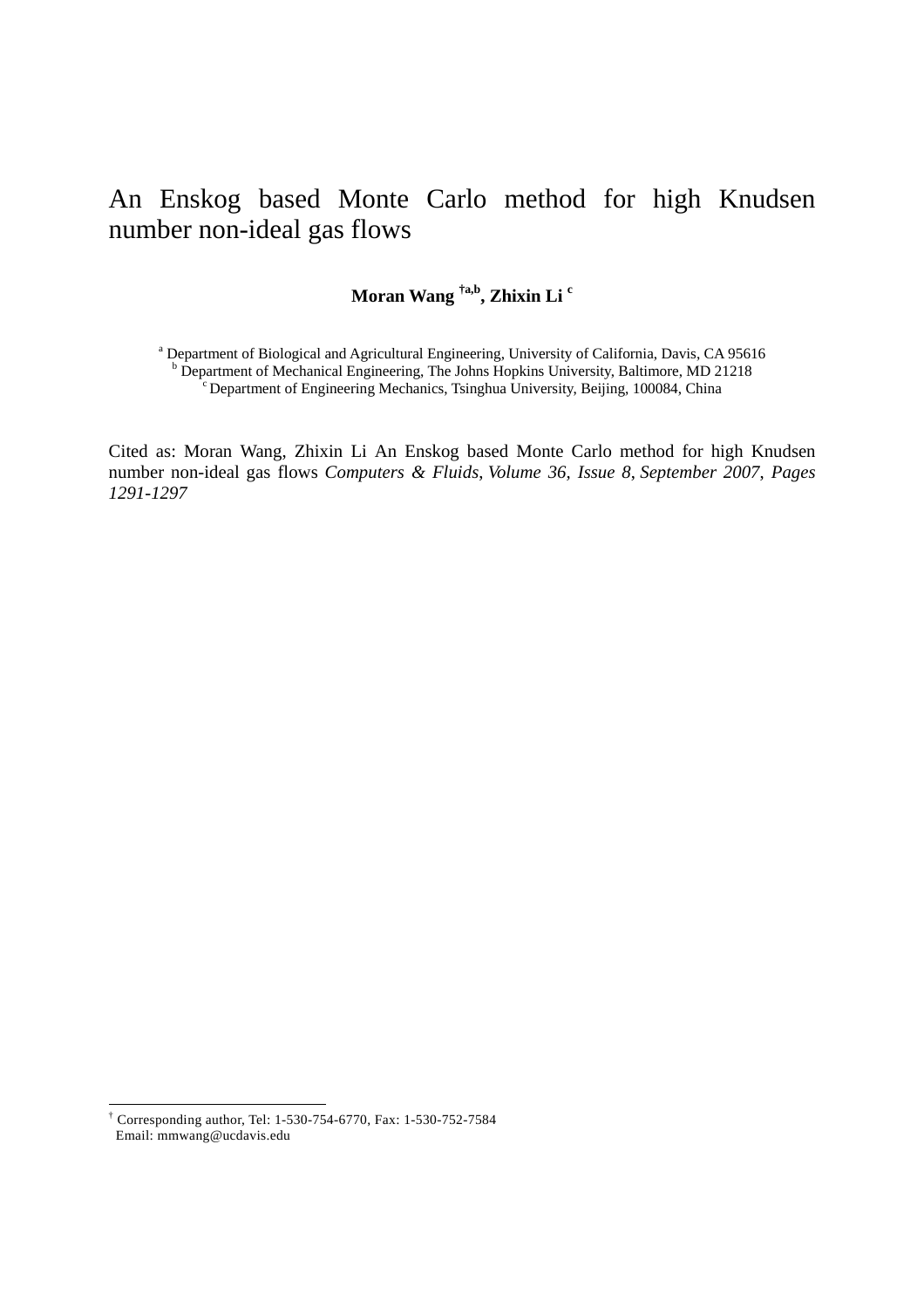# Abstract

A Monte Carlo method based on the Enskog equation for dense gas is developed by considering high density effect on collision rates and both repulsive and attractive molecular interactions for a Lennard-Jones fluid. The appropriate internal energy exchange model is introduced with consistency with the collision model. The equation of state for a non-ideal gas is therefore derived involving the finite density effect and the van der Waals intermolecular force, changing from the Clapeyron equation to the van der Waals equation. In contrast to previous Monte Carlo approaches, the present predictions agree better with experimental data for the gas transport properties at high densities and in a wide temperature region. The numerical modeling of non-ideal gas flow in micro- and nanochannels show that the high gas density affects greatly flow behavior and heat transfer characteristics. The high density of gas leads to a lower skin friction coefficient on the wall surfaces than the predictions by the perfect gas assumption.

**Keywords:** Monte Carlo method; gas flow; non-ideal gas flow; high Knudsen number; van der Waals equation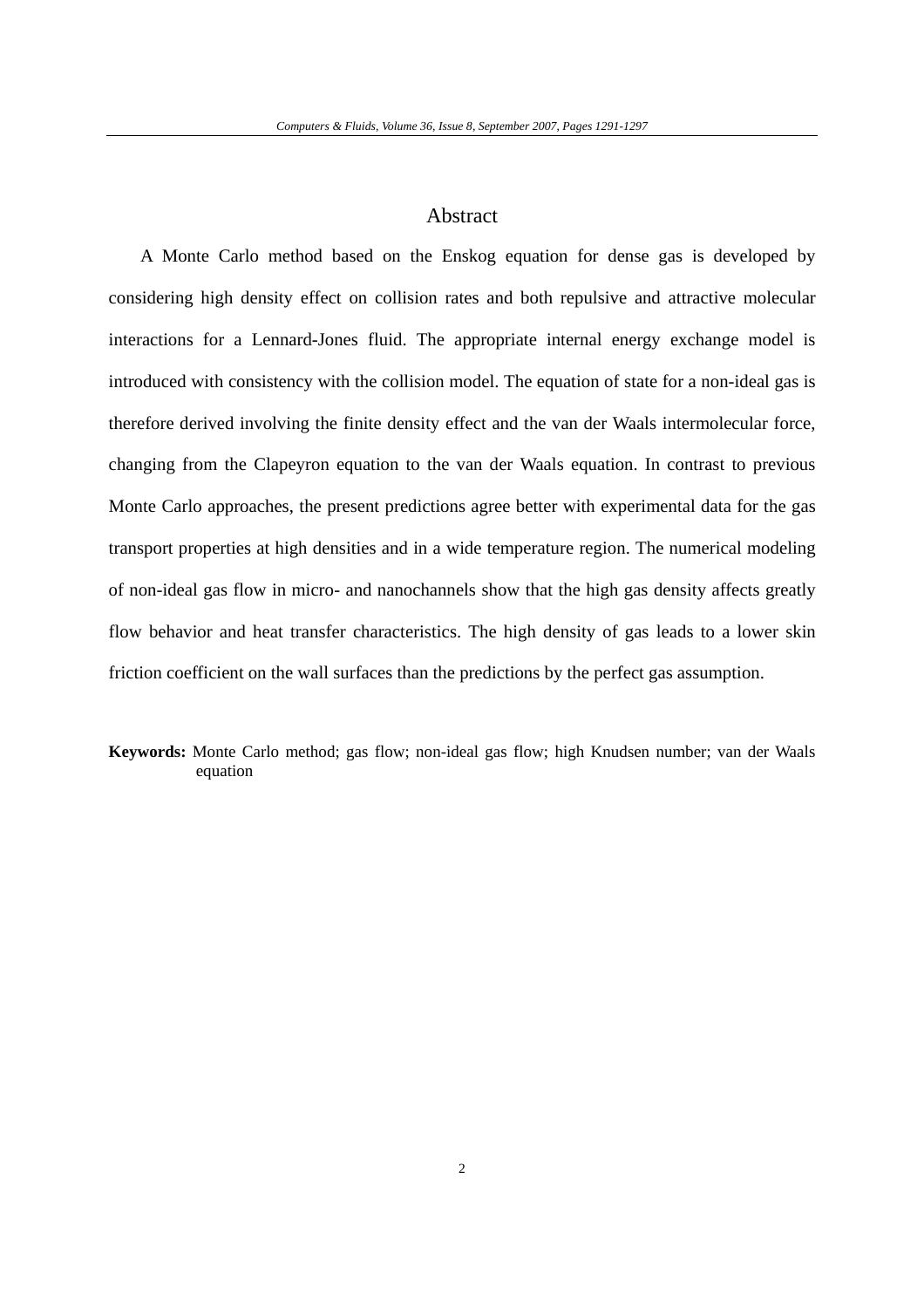### **1. Introduction**

When the mean free path of molecules is comparable to the characteristic length of a system in rarefied gas flows, the continuum assumption breaks down and the gas must be described by the Boltzmann equation [1]. The direct simulation Monte Carlo (DSMC) method is a particle-based numerical scheme for solving the nonlinear Boltzmann equation for the high Knudsen number gas flow [2-4]. It has been successfully applied for rarefied gas flows [4-7], and more recently for gas flows in micro- and nanoscale devices [8-15]. However, DSMC encounters the usual inconsistency of the Boltzmann equation; namely, it yields the transport properties for a rarefied hard sphere (HS) gas with a diameter  $\sigma$ , yet has an ideal gas equation of state (EOS) by implying  $\sigma$  =0 [16]. Alexander *et al.* [17] proposed a consistent Boltzmann algorithm (CBA), which modified DSMC by introducing an additional displacement in the advection process and an enhanced collision rate in order to obtain the van der Waals equation of state for dense gases [18]. The consistent Boltzmann algorithm has been used for simulation of nuclear flow [19], surface properties [20], and micro- and nanochannel flows [21,22]. However, it was found that the introduction of CBA into DSMC did not only revise the equation of state (EOS) but also changed the fluid transport properties [23].

As well known, Enskog presented the Enskog equation (EE) for hard spheres to incorporate finite-density effects [24]. He introduced two significant changes: the finite distance between the centers of a colliding pair; the increase of the collision frequency due to excluded volume effects. Based on EE, Montanero *et al*. [25-28] proposed an Enskog simulation Monte Carlo (ESMC) method which extended Bird's DSMC for a HS fluid at finite densities. However, in the ESMC methods, the attractive interactions between molecules were absent, and the transport properties from ESMC did not agree well with experimental data or the Enskog theoretical values.

In this work, an Enskog based Monte Carlo method is developed for simulations of the high Knudsen number non-ideal gas flows. After validation by comparing the predicted transport properties with experimental data and the Enskog theory, the Monte Carlo method is used to modeling the dense gas flow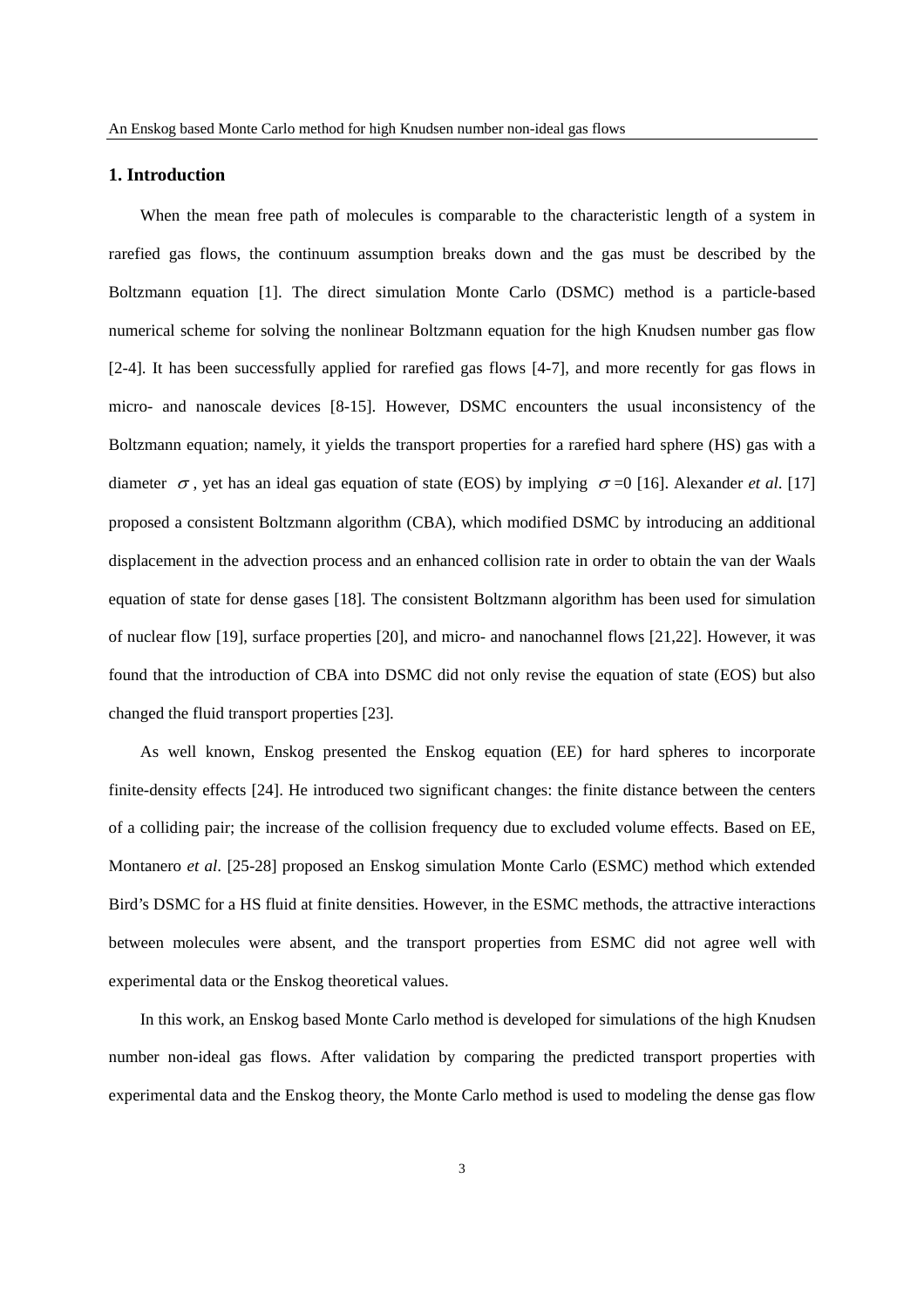in micro- and nanochannels. The physical mechanism in high density and high Knudsen number gas flows is therefore discussed.

### **2. Generalized Enskog Monte Carlo algorithm**

In the present Monte Carlo method, a generalized collision model is introduced by considering the intermolecular Lennard-Jones potential and the denseness effects on the transport properties, so that the gas equation of state is extended from the Clapeyron equation to the van der Waals equation. The enhanced collision rate is determined by considering the excluded molecular volume and shadowing/screening effects based on the Enskog theory. The internal energy exchange model is also adapted to be consistent with the generalized collision model based on the Parker's formula.

#### *2.1 Generalized collision model*

In the standard DSMC method of Bird [2,3], the molecular interaction in variable hard sphere (VHS) or variable soft sphere (VSS) models was considered as only a repelling force. However in actual gases the force between two molecules is repulsive at small distances, and more weakly attractive at larger distances. This behavior is most simply described by the Lennard-Jones (6-12) potential [29]

$$
\varphi(r) = 4\varepsilon \left[ \left( \frac{\sigma}{r} \right)^{12} - \left( \frac{\sigma}{r} \right)^{6} \right],\tag{1}
$$

where  $\sigma$  denotes the molecular diameter and  $\varepsilon$  is the depth of the potential well, which are constants characteristic of the chemical species of the colliding molecules; and *r* is the inter-molecular separation. This potential was proved adequate for a number of non-polar molecules. Many efforts have been paid to establish collision models to embody the Lennard-Jones potential in the molecular interaction process [30-33]. These models have defined the total collision cross section as

$$
\frac{\sigma_T}{\sigma^2} = \sum \alpha_j \left(\frac{E_t}{\varepsilon}\right)^{-\omega_j},\tag{2}
$$

where  $\sigma_r$  is the total collision cross section,  $E_t$  denotes the relative translational energy, the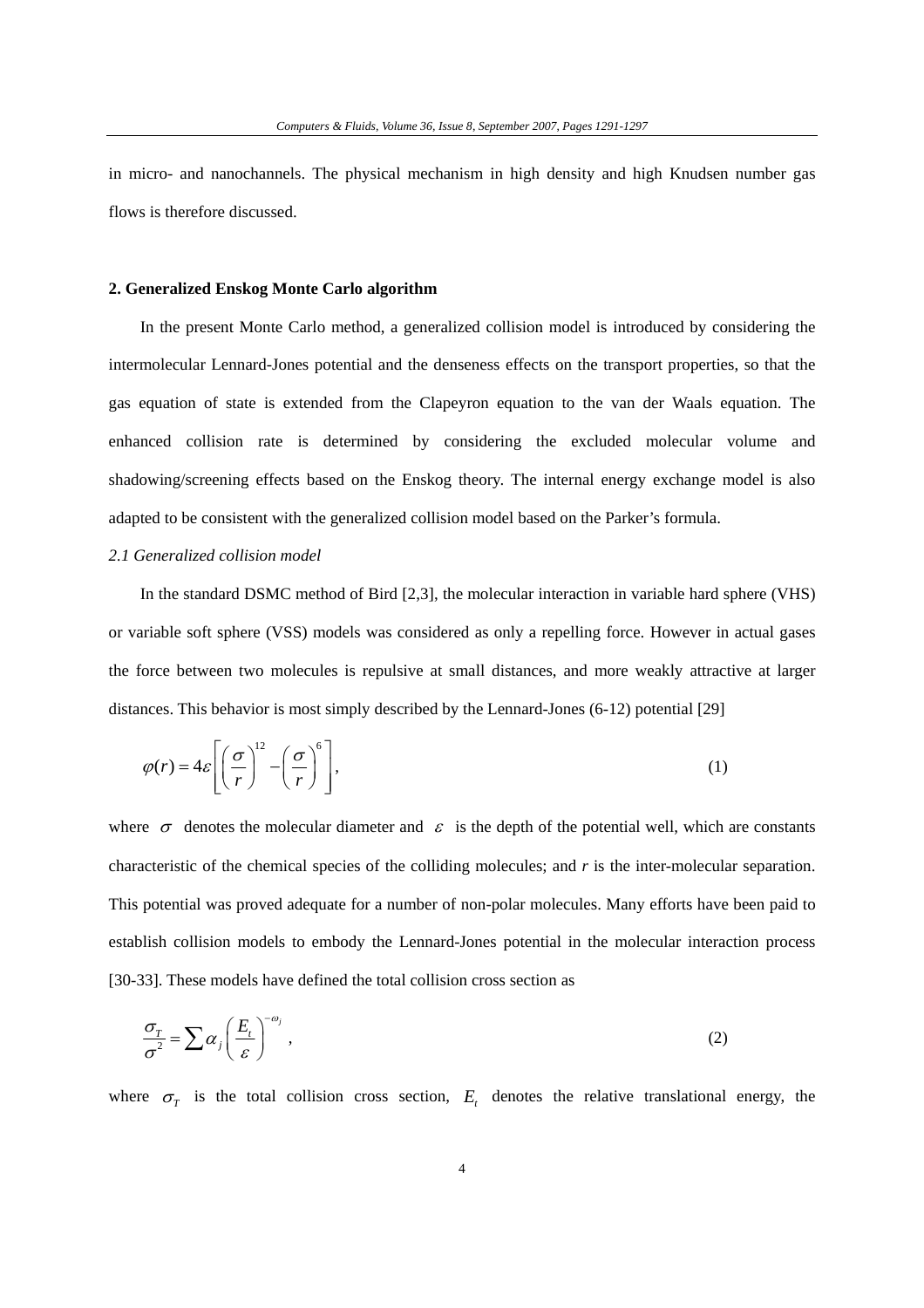parameters  $\omega_j$  are related to the Lennard-Jones potential [30-32], and  $\alpha_j$  are determined from the transport property data, depending on whether the interaction is between like or unlike molecules.

The coefficients of viscosity,  $\mu$ , and self-diffusion,  $D$ , of a simple gas to the first approximation, are expressed as functions of temperature by [29]

$$
\mu = \frac{5}{16} \left( \frac{(\pi m k T)^{1/2}}{\pi \sigma^2 \Omega^{(2,2)^*}} \right),\tag{3}
$$

$$
D = \frac{3}{16} \left( \frac{(2\pi kT/m_r)^{1/2}}{n\pi\sigma^2 \Omega^{(1,1)^*}} \right),
$$
 (4)

where *m* is the particle mass, *k* the Boltzmann constant, *n* the number density,  $m_r = m_1 m_2 / (m_1 + m_2)$  the reduced mass and  $\Omega^{(1,1)^*}$  and  $\Omega^{(2,2)^*}$  are integrals for calculating the transport coefficients for the Lennard-Jones potential [34]. For a L-J gas model with a total collision cross section given by Eq.(2), the self-diffusion and viscosity integrals are

$$
\Omega^{(1,1)^{*}} = \frac{1}{\pi(\alpha^{*}+1)} \sum \alpha_{j} \Gamma(3-\omega_{j}) T_{*}^{-\omega_{j}} , \qquad (5)
$$

$$
\Omega^{(2,2)^{*}} = \frac{\alpha^{*}}{\pi(\alpha^{*}+1)(\alpha^{*}+2)} \sum \alpha_{j} \Gamma(4-\omega_{j}) T_{*}^{-\omega_{j}}, \qquad (6)
$$

where  $\alpha^*$  denotes the scattering coefficient for a soft-sphere model,  $T_* = kT / \varepsilon$ , and  $\Gamma$ (...) denotes the gamma function. These definitions are related to the treatments given in Fan's GSS model [33] using the numerical solution for  $\Omega^{(2,2)^*}$  tabulated in Table I-M of Hirschfelder *et al.* [34], with a two-term fit giving the five values of the parameters:  $\alpha_1 = 3.962$ ,  $\alpha_2 = 4.558$ ,  $\omega_1 = 0.133$ , and  $\omega_2 = 1.25$  with  $\alpha^* = 1.5$ . These values are generally suitable for simple non-polar gas. For polar gases, the Stockmayer potential model can provide correct descriptions, which can be found in Ref [33] in detail.

In the standard Enskog theory, the pressure in a dense gas can be expressed as

$$
p = knT \left[ 1 + \eta \chi \right],\tag{7}
$$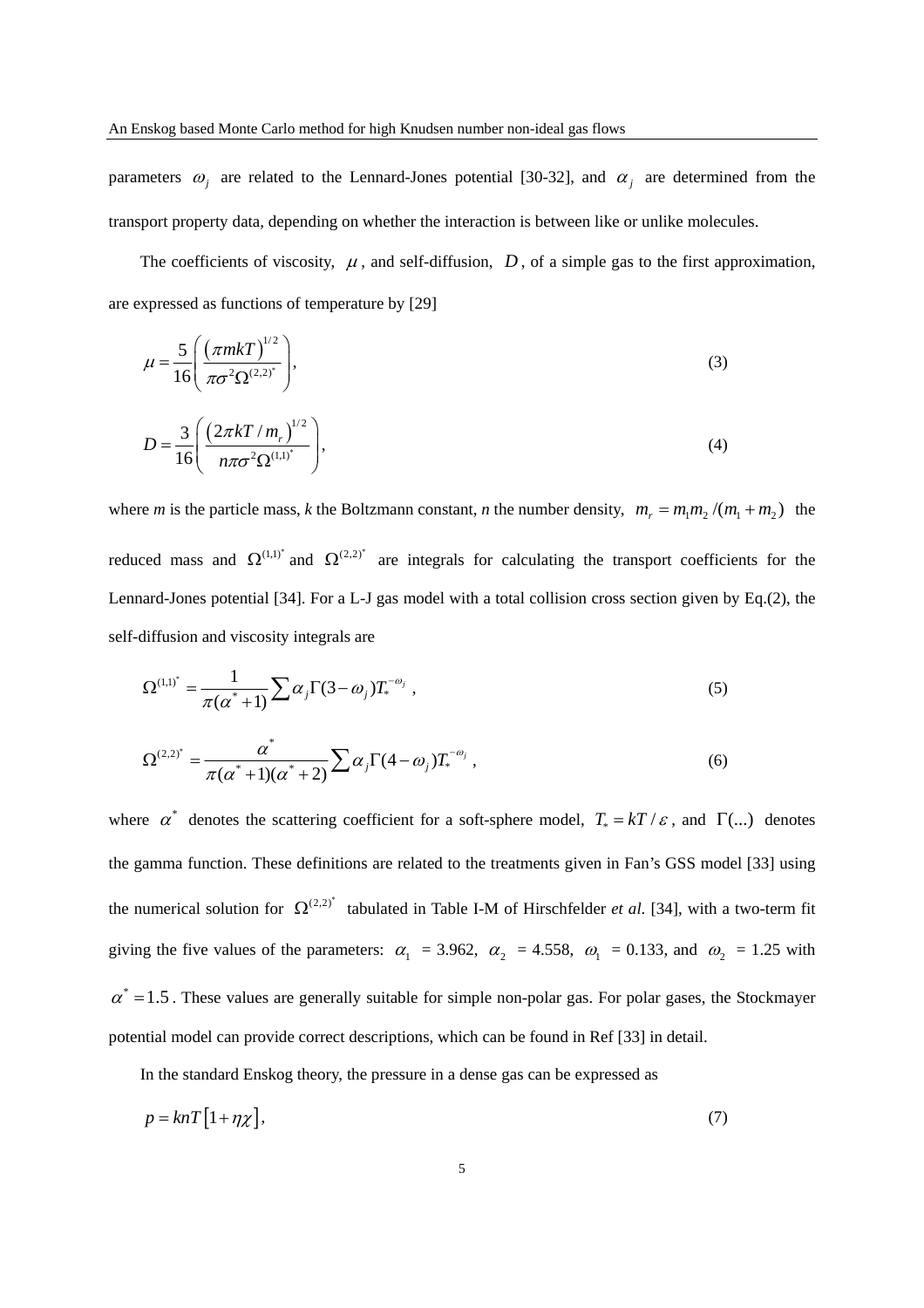where  $\eta = 2\pi n \sigma^3/3$  represents the gas molecular volume ratio, and  $\chi$  is the collision enhancement factor dependent of the gas density.

However, Enskog preferred a different procedure based on the close relation between  $(\eta \cdot \chi)$  and the compressibility. He observed that, if the molecules are surrounded by weak attractive force fields, the equation of state would be modified to the form following

$$
p + a\rho^2 = knT\left[1 + \eta \chi\right],\tag{8}
$$

where *a* denotes the strength of the attraction, which is dependent on the gas properties [24]

$$
a = \frac{27}{64} \frac{R^2 T_c^2}{p_c},
$$
\t(9)

where *R* denotes the gas constant,  $T_c$  the critical temperature, and  $p_c$  the critical pressure.

The transport properties of dense gases are therefore expressed in terms of the transport properties in ideal gases at ordinary densities and at a same temperature by the following relations [29]

$$
\mu = \mu \cdot \eta \Big[ (\eta \chi)^{-1} + 0.8 + 0.7614 (\eta \chi) \Big],
$$
\n(10)

$$
\kappa = \kappa \cdot \eta \left[ \left( \eta \chi \right)^{-1} + 1.2 + 0.7574 \left( \eta \chi \right) \right],\tag{11}
$$

where the prime values are the transport coefficients in a dense gas, and  $\kappa$  is the heat conduction coefficient.

## *2.2 Collision enhancement rate*

The collision enhancement rate is an important parameter in dense gas theory and numerical simulations. Based on the Enskog equation for dense gases [24], when a gas is so dense that the *co*volume of the molecules is comparable with the total system volume, the molecules can no longer be treated as point particles. Therefore, the common position of two colliding molecules in the Boltzmann equation should be replaced by the actual positions of the centers of two tangent spheres. And the collision frequency is influenced by *co*rrelational effects that depend on the density at the point of contact.

Due to the reduced volume occupied by the molecules, a modified higher scattering probability,  $\Pi$ ,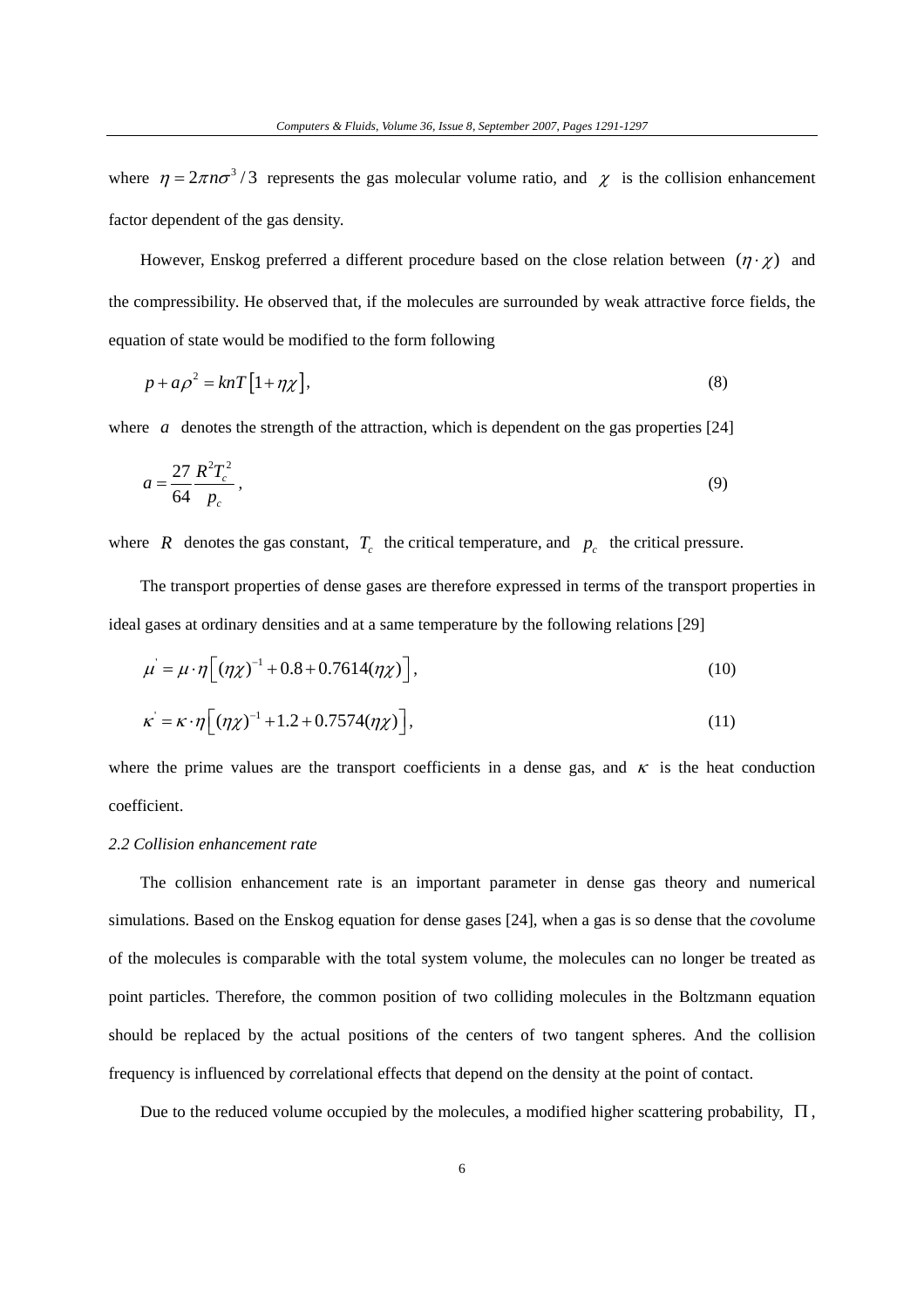is

$$
\Pi = (1 - 4n\pi\sigma^3 / 3)\Pi_B \,. \tag{12}
$$

where  $\Pi_B$  is the scattering probability for rarefied gas based on the Boltzmann theory.

However, the scattering probability is lowered again by another effect that the particles are screening each other. A particle might not be available for scattering with another particle because there might be a third particle in between. This effect leads to a reduction of the scattering probability by a factor  $(1 - 11n\pi\sigma^3/12)$ . With this factor, the modified scattering probability is

$$
\Pi = \chi \cdot \Pi_B, \tag{13}
$$

where  $\chi = \frac{1 - 11\eta/8}{\eta}$  $1 - 2$  $\chi = \frac{1-1}{1-\epsilon}$  $=\frac{1-11\eta/8}{1-2\eta}$ .

This result can, however, be trusted only to the early orders of  $\eta$ , since four particle configurations have not been considered. The expression up to third order is [24]:

$$
\chi(\eta) = 1 + 0.625\eta + 0.2869\eta^{2} + 0.1103\eta^{3}.
$$
\n(14)

This expression's value is lower than those from the expression of Kortemeyer *et al.*[19], while close to that from Frezzotti *et al.* [27] and Garcia *et al.*[35-37] in the CBA introduction.

#### *2.3 Internal energy exchange model*

Since the flows considered involve internal energy, a model for internal energy exchange must be established. For the DSMC method, this is traditionally done with the Borgnakke-Larsen method [2,3]. Here the Borgnakke-Larsen model has to be modified for the generalized collision model.

The internal energy of a collision pair is the sum of the internal energies of the components

$$
E_i = \varepsilon_{i,1} + \varepsilon_{i,2} \,. \tag{15}
$$

The distribution function for the internal energy for a single molecule can be written as

$$
f_{\varepsilon_{i,1}} \propto \varepsilon_{i,1}^{(\zeta_1/2)-1} \exp(\varepsilon_{i,1}/kT), \qquad (16)
$$

where  $\zeta_1$  is the number of internal freedom degree of molecule 1. The total fraction of pairs with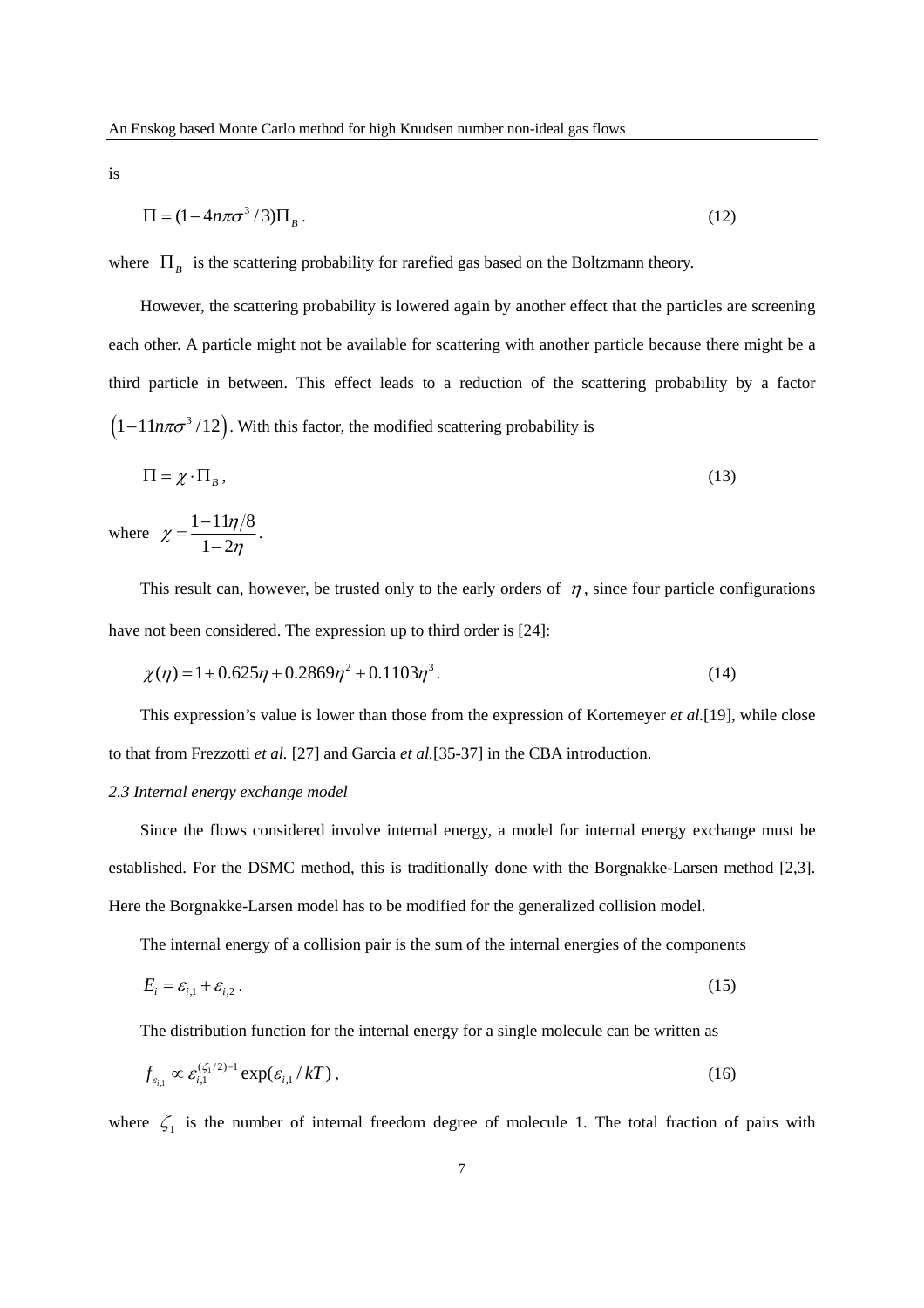internal energy  $E_i$  is proportional to  $f_E$ ,

$$
f_{E_i} \propto E_i^{\zeta - 1} \exp(-E_i / kT), \qquad (17)
$$

where  $\zeta = (\zeta_1 + \zeta_2)/2$ . Based on a similar process, the distribution of the translational energy,  $E_t$  is given by

$$
f_{E_t} = \frac{2}{m_r^2} \left(\frac{m_r}{kT}\right)^{3/2} \sqrt{(2/\pi)} \frac{\sigma_T}{\sigma_T c_r} E_t \exp(-E_t / kT). \tag{18}
$$

The total energy  $E_c$  in the collision is combining the relative translational energy and the internal energy,

 $E_c = E_t + E_i$ .

The probability of a particular pair values  $E_t$  and  $E_i$  is proportional to the product of  $f_{E_t}$  and

 $f_{E_i}$ ,

$$
f_{E_t} f_{E_i} \propto \sigma_T E_t (E_c - E_t)^{\zeta - 1} \exp(-E_c / kT). \tag{19}
$$

For each inelastic collision, a post-collision value  $E_t^*$  is sampled from this distribution by the acceptance-rejection method. This needs finding the maximum of Eq. (19) and taking the ratio of Eq. (19) to its maximum. Let

$$
x = E_t / \varepsilon \text{ , and } \xi = E_c / \varepsilon \text{ ,}
$$

then the maxima of Eq. (19) follow from determining the maximum of the quantity

$$
G(x) = \left(\sum \alpha_j x^{1-\omega_j}\right) \left(\xi - x\right)^{\zeta - 1}.\tag{20}
$$

Setting the derivative of  $G(x)$  to zero gives

$$
(\xi - x)^{\zeta - 2} \left\{ \sum \alpha_j \left[ (\omega_j - \zeta) x^{1 - \omega_j} + \xi (1 - \omega_j) x^{-\omega_j} \right] \right\} = 0.
$$
 (21)

Ignoring  $x = \xi$ , root  $x^*$  is found by iteration. The normalized distribution function is obtained from

$$
F(x) = G(x) / G(x^*)
$$
\n<sup>(22)</sup>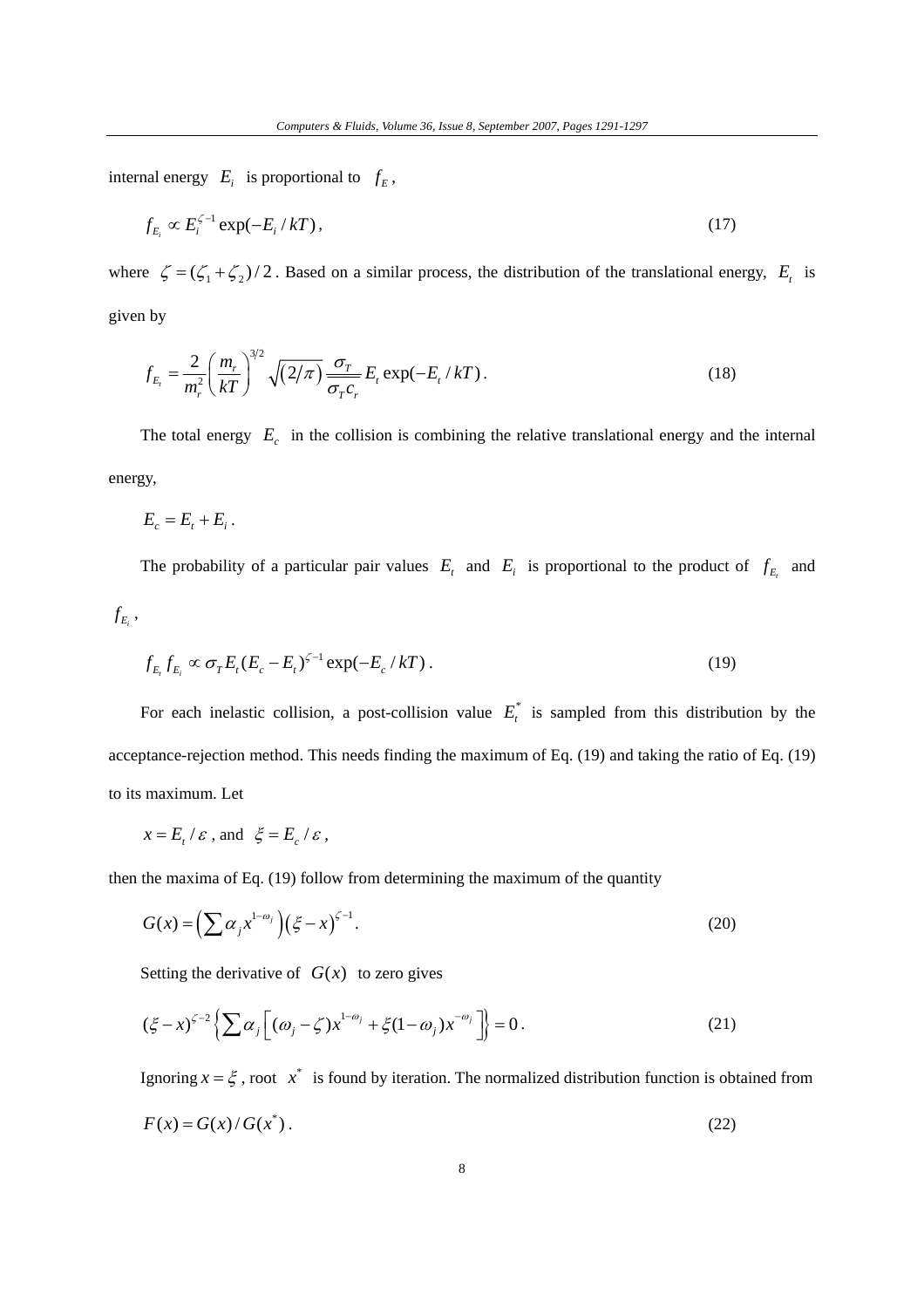Regularly, this process needs numerical iteration which costs much in computing. Borrowing from the acceptance-rejection method in VHS model of the standard DSMC, one can implement this process by a Monte Carlo way. The random number,  $R_f$  (between 0 and 1), gives

$$
E_t = R_f E_c, \ \ E_i = E_c - E_t. \tag{23}
$$

Substitute Eq. (23) into Eq. (22), and the value of *F* is compared with another  $R_f$ . If  $F < R_f$ , another  $R_f$  is made and the process is repeated. Otherwise, Eq. (23) is accepted.

The Borgnakke-Larsen model provides an average split of energies equal to the ratio of the DOF of the mode being partitioned to the total number of DOF to ensure detailed balance. Due to this, the  $f_{E_i}$  in Eq. (18) can be replaced by a Hinshelwood type distribution [3] with a  $\zeta_t$  given from

$$
E_t = (\zeta_t/2)kT,\tag{24}
$$

where 
$$
\zeta_i = 2\left\{2 - \omega_1 + \frac{\omega_1 - \omega_2}{(\alpha_1/\alpha_2)\left[\Gamma(2-\omega_1)/\Gamma(2-\omega_2)\right](kT/\varepsilon)^{\omega_2-\omega_1} + 1}\right\}
$$
 (25)

With this choice, all computational procedures employed in the VHS model of DSMC can be implemented for the generalized Monte Carlo method. The only additional complexity is that resulting from a calculation of a cell temperature. The simplification in the numerical procedure yields the correct macroscopic properties. However, the details of the distribution will be different because Eq. (18) is not exactly of the type indicated in Eq. (16).

Another crucial part of the Borgnakke-Larsen method is the determination of the inelastic collision probability. This probability used to be  $P = 1/Z$ , with  $Z$  representing the relaxation number; however, it is not true in general. The form of the probability function largely depends on the selection methodology used in employing the probability and the relaxation rate equation specified [30,31]. We use the probability formula for the pair selection methodology in the present model for rotational relaxation of Lumpkin's [38]:

$$
P_r = \left(1 + \zeta_t / \zeta_r\right) / Z_R,\tag{26}
$$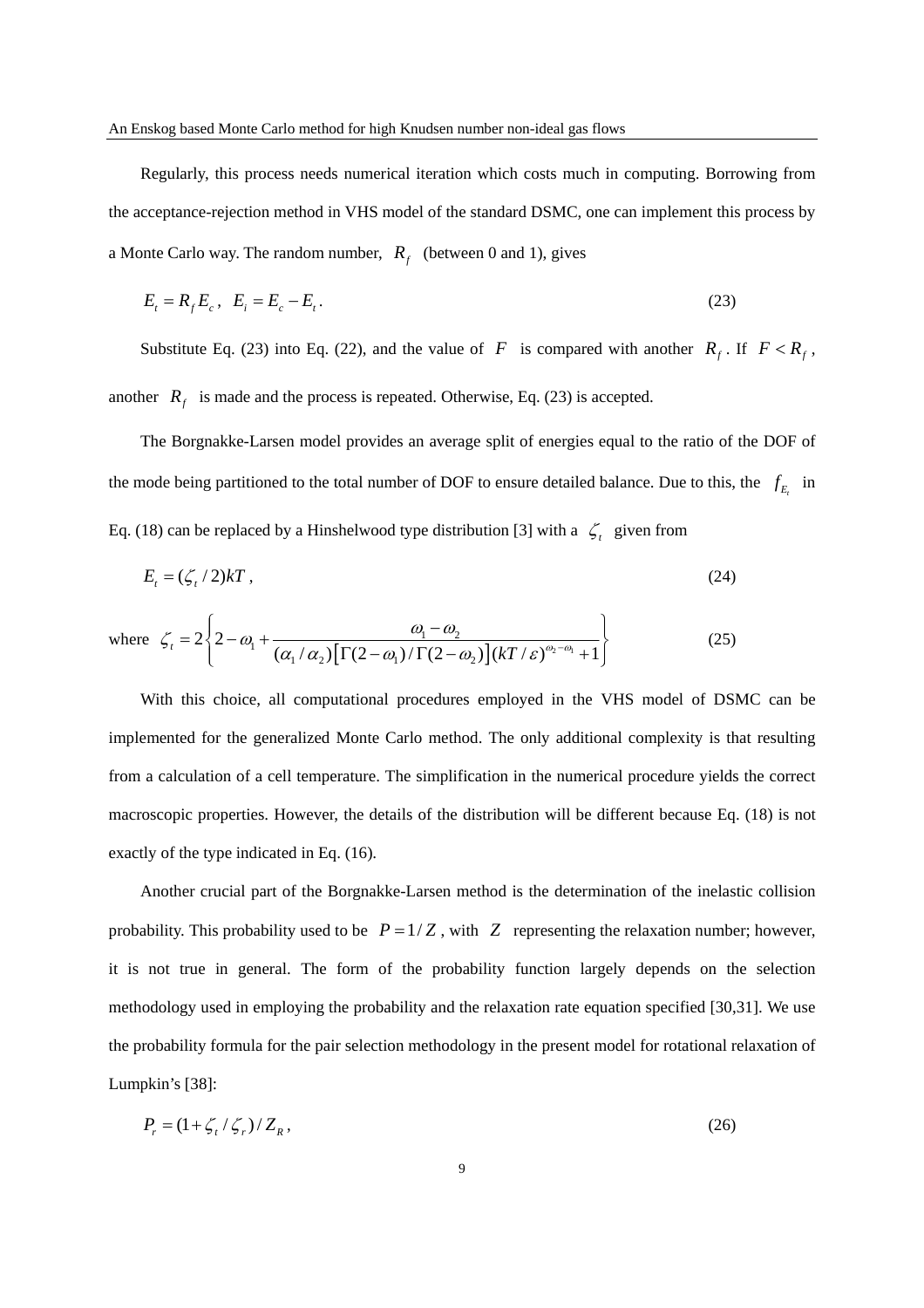where  $\zeta_t$  is the relative translational degree of freedom (DOF),  $\zeta_r$  the sum of the rotational DOF of the colliding molecules, and  $Z_R$  the rotational relaxation number. The important notation of this formula is the pair selection methodology in which the probability is applied to the pair of colliding particles, and both relax if the event is accepted. This is in contract to the typical selection methodology used in Bird's particle selection method in which each colliding particle is checked for relaxation.

The temperature-dependent relaxation number for  $Z_R$  can be determined by the famous Parker's formula [39]. Hash *et al*. [31] gave the Parker's formula for a generalized hard sphere model as

$$
Z_R = \frac{\left[\sum \alpha_j \left(\frac{T^*}{T}\right)^{\omega_j} \Gamma(2-\omega_j)\right] \frac{2-\omega_j}{2} Z_{R,\infty}}{\sum \alpha_j \left(\frac{T^*}{T}\right)^{\omega_j} \left[\frac{\Gamma(3-\omega_j)}{2} + \frac{2\pi}{3} \Gamma\left(\frac{5}{2}-\omega_j\right) \left(\frac{T^*}{T}\right)^{1/2} \Gamma(2-\omega_j) \left(\frac{T^*}{T}\right)\right]}.
$$
(27)

where  $T^* = \varepsilon / k$ ,  $Z_{R,\infty}$  is the limiting value of  $Z_R$  at high temperature, whose values for a few type of gas can be found in Ref. [40]. The expression reduces for the generalized hard sphere model to the original Parker's formula corrected by Brau and Jonkmann [41].

After the three steps, a generalized Enskog Monte Carlo (GEMC) model is thus established for the high Knudsen number non-ideal gas flows. The GEMC code is built up based on the standard DSMC code of Bird [3], and it can therefore share many developed techniques of DSMC such as indexing and sample techniques, and the no-time counter (NTC) method for collision pair selections.

### **3. Validations of the GEMC method**

#### *3.1 Transport coefficients*

The GEMC method solves the Enskog equation for dense gas flows statistically with keeping the gas transport properties in good agreement with experimental data. The resulted transport coefficient viscosity is compared with values form previous methods and experimental data in Fig. 1 which shows the viscosity values versus temperatures for the nitrogen gas from different methods, together with the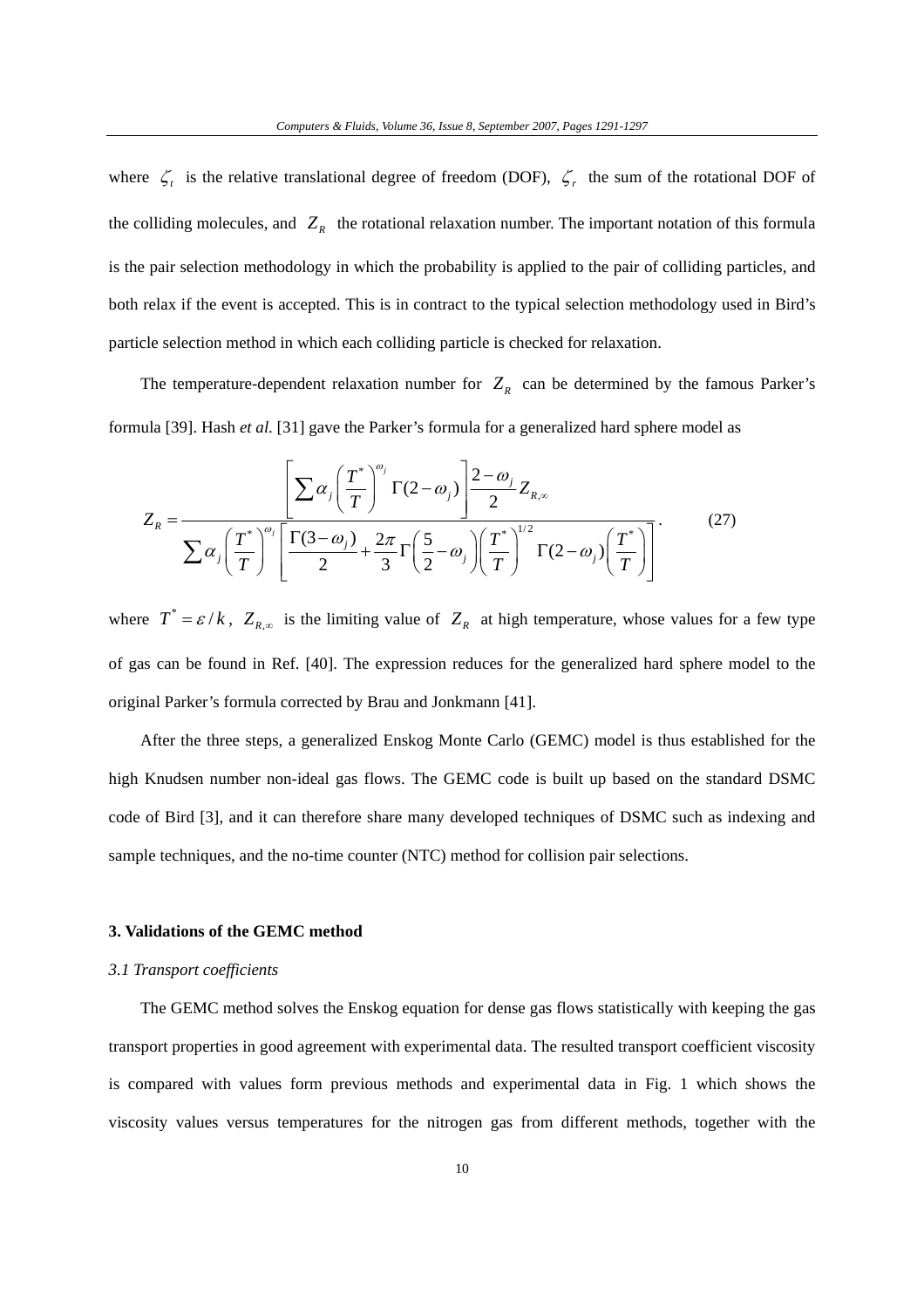experimental data which is from Table 16 and Table 28 in the reference [29]. The nitrogen molecular properties used here are: m=4.65×10<sup>-26</sup> kg,  $\sigma$ =3.68×10<sup>-10</sup> m, and  $\varepsilon / k$ =91.46 K [29]. The present method gives much better agreement with the experimental data at both low temperature and high temperature than other compared methods. Fig. 2 compares the viscosity values versus gas density between different models and experimental data for the nitrogen gas at 333 K under the pressure lower than  $150 \times 10^5$  Pa. The viscosities from the GEMC model agree better with the experimental data than the ESMC results [3] and the CBA modifications with  $d_{vdW} = \sigma$  [18,23] which deviate from the theoretical and experimental data greatly at high densities.

Therefore, the present method gives the best agreements with experimental data over a large range of temperature and densities.

[Insert Figure 1 here]

[Insert Figure 2 here]

### *3.2 GEMC vs. DSMC for low density gas flows*

The current GEMC code was also validated by comparing the results with the standard DSMC code at low densities. Consider the nitrogen gas flowing in a short channel, shown in Fig. 3. The channel width is 0.01  $\mu$ m. The aspect ratio *L/H* is 5.0 with uniform rectangular cells (100×60) used. The coming freestream gas has a temperature  $T_{\infty}$  =300 K and a velocity  $u_{\infty}$  =200 m/s. The number density of coming gas is  $n_{\infty} = 5 n_0$  with  $n_0$  representing the number density of gas at the standard pressure and temperature, which leads to  $\eta_{\infty} = 0.0135$  and  $Kn_{\infty} = 1.28$ . The details of DSMC implement and parameters can be found in Ref. [42,43]. In GEMC, the molecular parameters were:  $\sigma = 3.681 \times 10^{-10}$  m, and  $\varepsilon / k = 91.5$  K [33,34]; the critical temperature and pressure were:  $T_c = 126.1$  K, and  $p_c = 3.39 \times 10^6$ Pa respectively [44]; the parameters in energy exchange model were:  $Z_{R_{\infty}} = 18$  with  $\varepsilon / k = 91.5$  K [30,31,40] for the nitrogen gas. The subcell size is always smaller than the local gas mean free path and the time step is smaller than the local mean collision time to ensure the accuracies of simulations [43].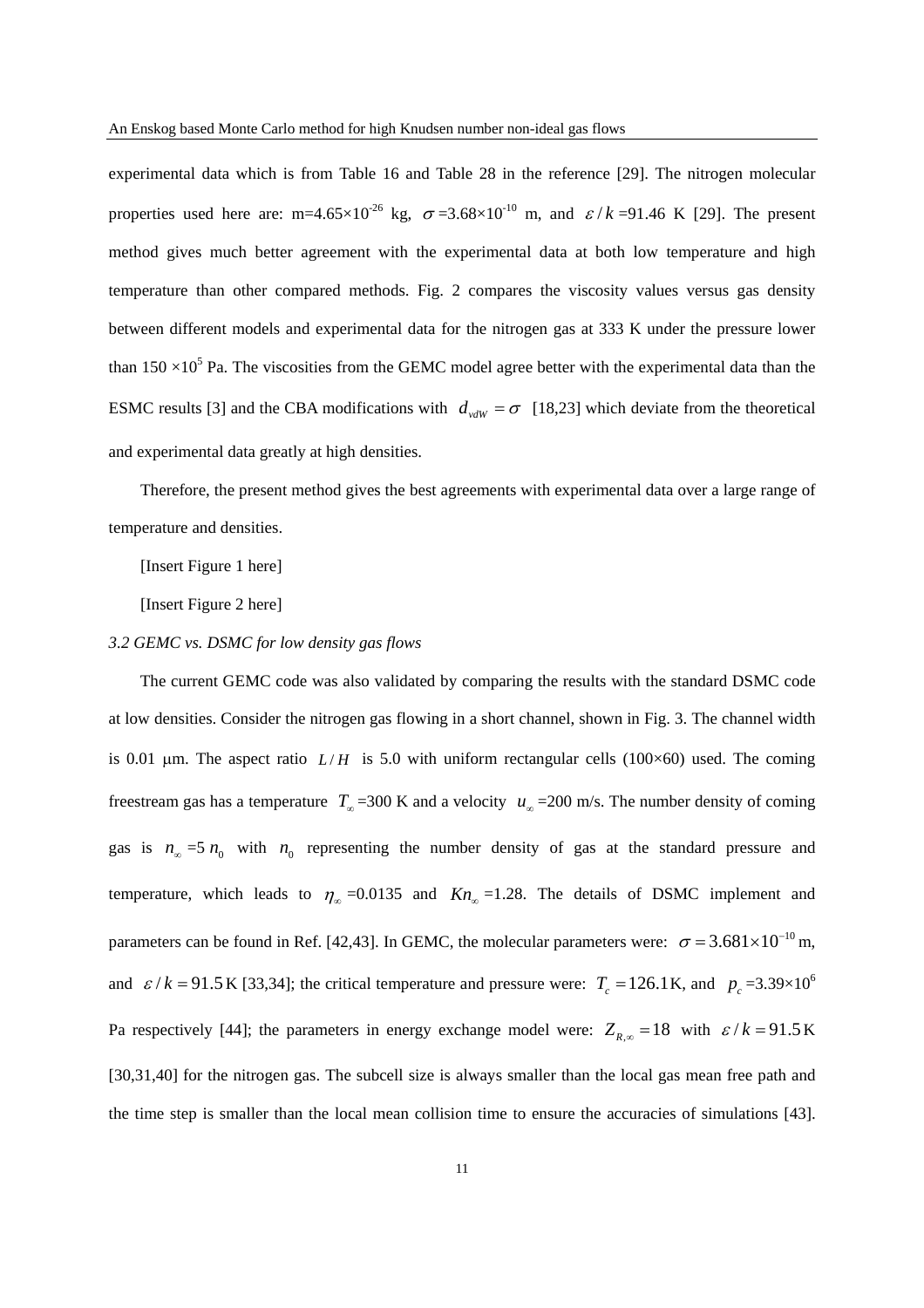Both DSMC and GEMC calculations involved over  $1\times10^5$  molecules in the domain and over  $5\times10^5$ samples for stead smooth solutions. We compare the velocity and temperature profiles at inlet and outlet between the GEMC and DSMC methods in Fig. 4. The results show that the GEMC agree pretty well with the DSMC when the density effect is small enough to be ignored. This validates the correctness of the GEMC code.

[Insert Figure 3 here]

[Insert Figure 4 here]

### **4. Non-ideal gas flow in micro- and nanochannels**

As the rapid developments of M/NEMS techniques, gas flows in micro- and nanochannels are often encountered in practice. The big flow resistance caused by the huge aspect ratio of microand nanochannels usually requests a big driving pressure, which actually make the gas dense. However the small characteristic length of the channel lead to a high Knudsen number that breaks the continuum-based theories and prediction methods down. Such flows with both high Knudsen numbers and high densities have never been effectively and correctly predicted though many efforts have been made in the past decade [18-22,25-27,49]. Here we present our results of such flow using the GEMC method.

[Insert Figure 5 here]

Again, let us consider the nitrogen gas subsonic flows in microchannels as shown in Fig. 3. A freesteam gas flows passing through the channel. The flow has certain density, temperature and velocity away from the channel. We increase the number density of coming gas up to  $100 n<sub>o</sub>$ , which leads to  $\eta_{\infty}$  =0.135 and *Kn*<sub>∞</sub> =0.06. Fig. 5 compares the simulation results of velocity and temperature profiles at inlet and outlet. The ESMC, DSMC and CBA results are also plotted in the same figures. The results show that the high gas density affects the flow and heat transfer characteristics deviating from predicted by the perfect gas assumption.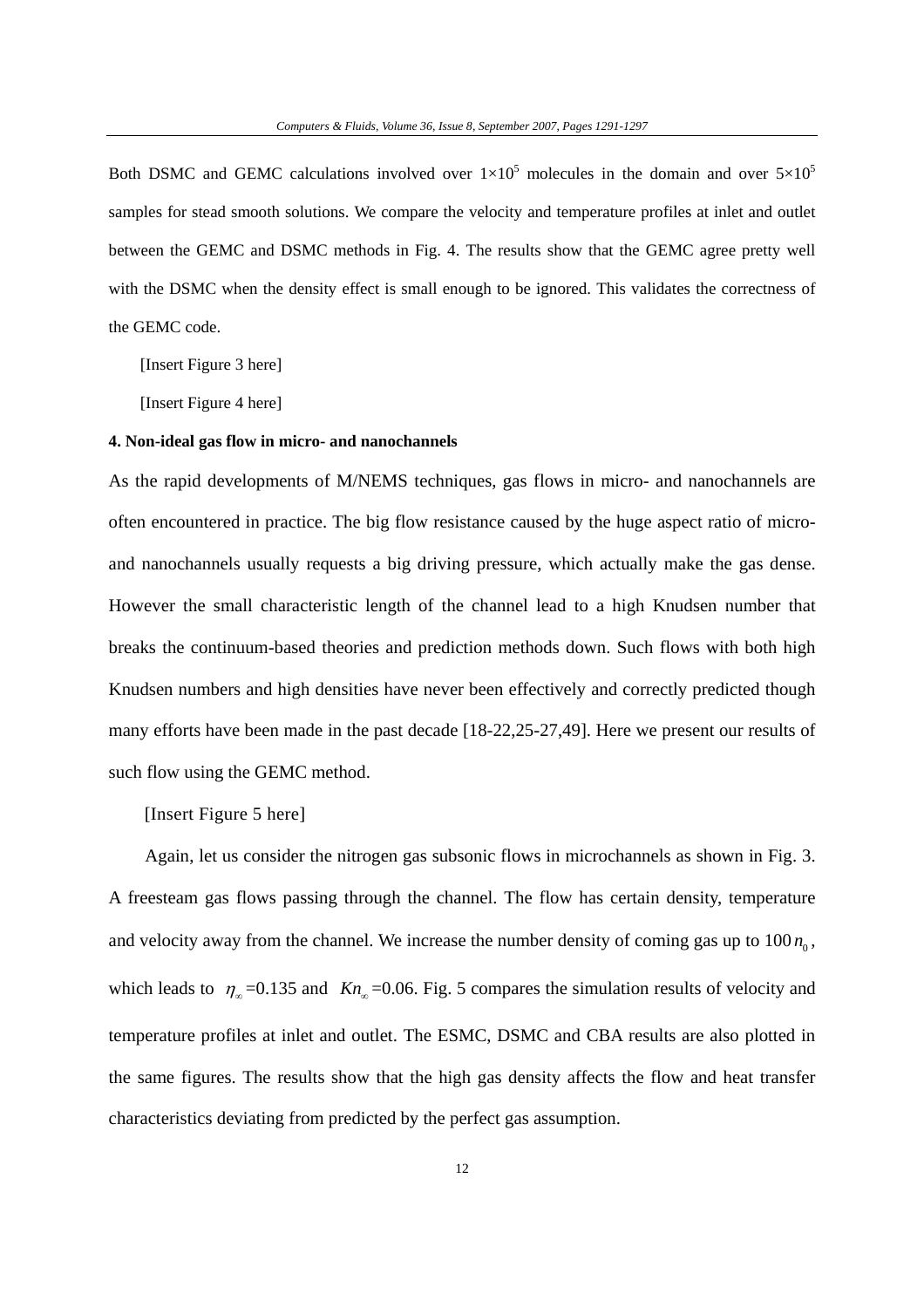We noticed that the ESMC algorithm modified a lot on the enhanced particle collision but little on the internal energy exchange. Therefore its results agree well with the GEMC results in velocity profiles at inlet and outlet but deviate remarkable from the GEMC in the temperature field. At the same time, the reversal temperature distributions near the wall surface do not occur in the GEMC results as they do in the CBA simulations [21,22], which indicate that additional collision process should be modified to deal with the interaction between molecules and wall surfaces after the additional displacement in CBA. As a result, the present GEMC works better than the other two popular numerical methods for modeling of high Knudsen number non-ideal gas flows.

## [Insert Figure 6 here]

Fig. 6 compares the skin friction coefficient distributions along the wall surfaces predicted by GEMC and DSMC methods. The results show that the density effect reduces the friction below the predictions of the perfect gas assumption. This result need experimental validations and the mechanism will be discussed in the future.

### **5. Conclusions**

A generalized Enskog Monte Carlo method has been developed by introducing a generalized molecular collision model for Lennard-Jones potential and the corresponding internal energy exchange model into the Monte Carlo method for the correct modeling and predictions of high Knudsen number non-ideal gas flow and heat transfer. The generalized collision model considers both repulsive and attractive forces between molecules and the density effect, so that the gas equation of state extends from the Clapeyron equation to the van der Waals equation. The GEMC method was validated by comparing the gas transport properties with existing experimental data and by comparing numerical results with DSMC at low gas densities. The GEMC method was then used for simulations and analyses of non-ideal gas flows in micro- and nanochannels. The results show that the high gas density influences the flow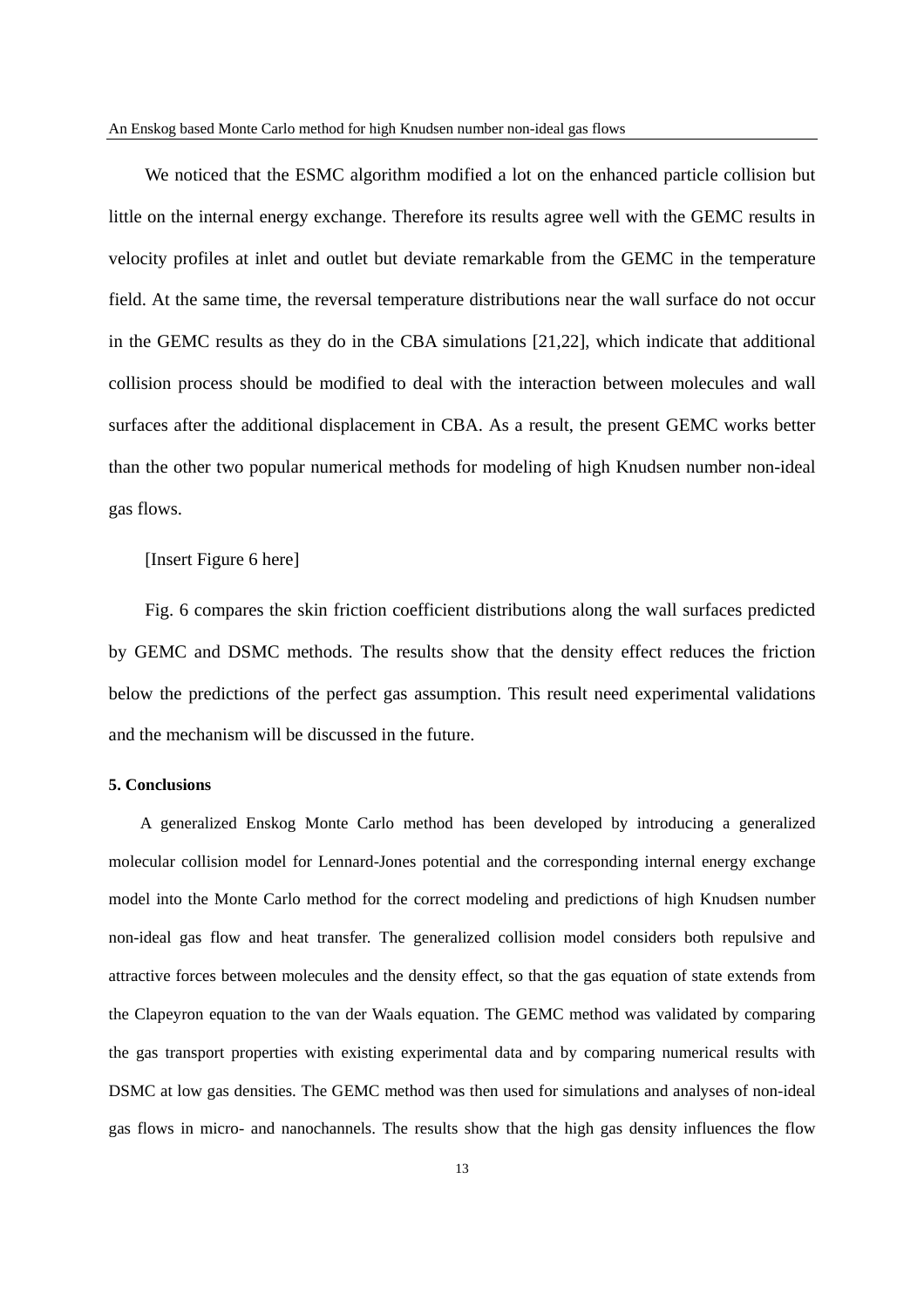behavior and heat transfer deviating from the predictions by the DSMC method. The denseness makes the surface friction coefficient on the wall lower than that based on the perfect assumption.

# **Acknowledgements**

The present work was supported by the National Natural Science Foundation of China (Grant No. 59995550-2).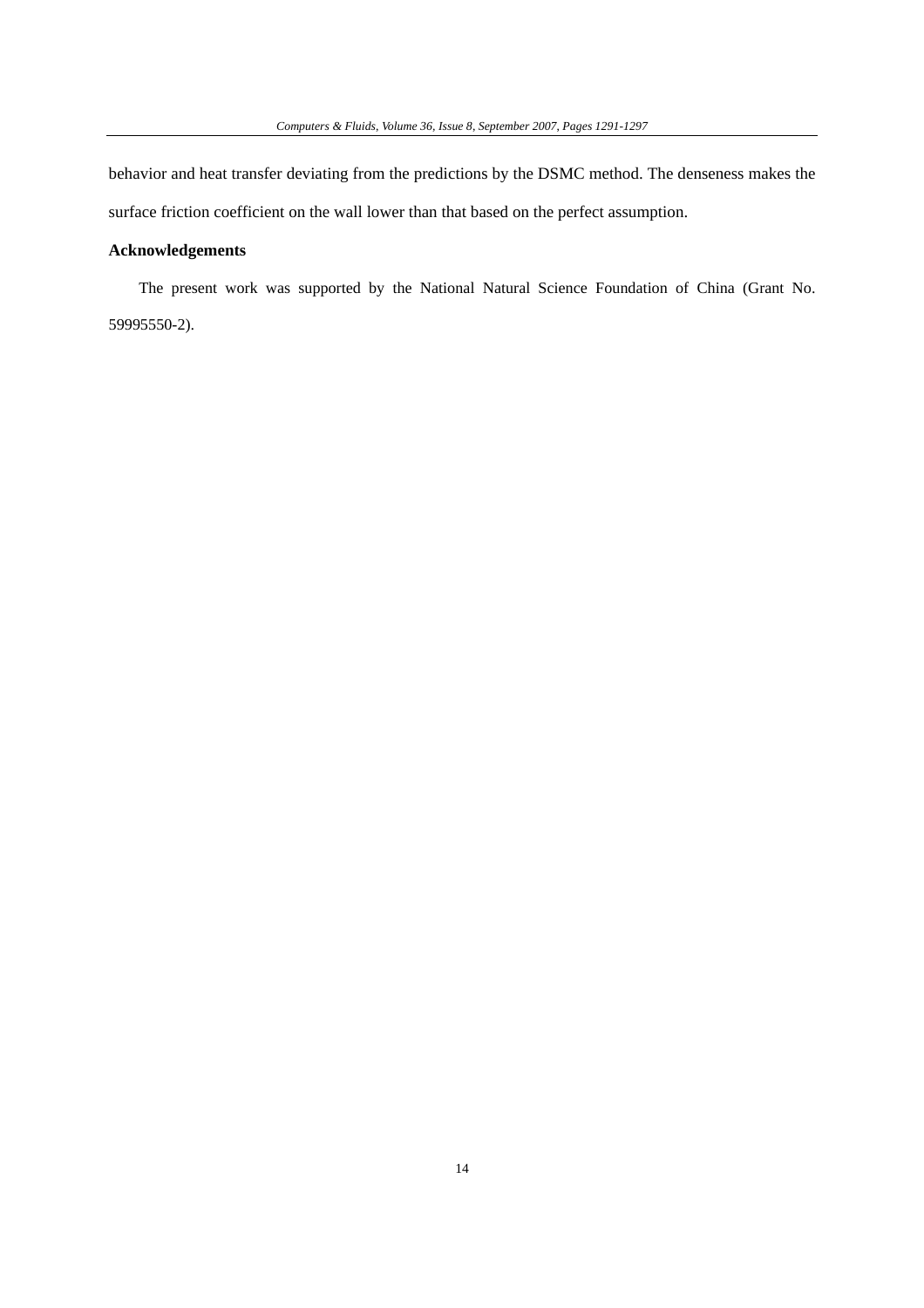#### **References**

- [1] Gad-el-Hak M. The Fluid Mechanics of Microdevices—The Freeman Scholar Lecture. J Fluid Engin 1999; **121**: 5-33.
- [2] Bird GA. Molecular gas dynamics. Oxford: Clarendon Press; 1976.
- [3] Bird GA. Molecular Gas Dynamics and the Direct Simulation of Gas Flows. Oxford: Clarendon Press; 1994.
- [4] Shen C. Raredied Gas Dynamics. Beijing: National Defense Industry Publishing House; 2003.
- [5] Wagner W. A convergence proof for Bird's direct simulation Monte Carlo method for the Boltzmann equation. J Stat Phys 1992; **66**: 1011-1044.
- [6] Bird GA. Recent advances and current challenges for DSMC. Comput Math Appl 1998; **35:** 1-14.
- [7] Oran ES, Oh CK, Cybyk BZ. Direct Simulation Monte Carlo: Recent Advances and Applications. Annu Rev Fluid Mech 1998; **30**: 403-441.
- [8] Karniadakis GE, Beskok A, Aluru NR. Microflows and Nanoflows: Fundamentals and Simulation. New York: Springer; 2005.
- [9] Oh CK, Oran ES, Sinkovits RS. Computations of High-Speed, High Knudsen Number Microchannel Flows. J Thermophys. Heat Transfer 1997; **11**: 497-505.
- [10] Liou WW, Fang Y. Heat Transfer in Microchannel Devices Using DSMC. J MicroElectroMech Syst. 2001; **10**: 274-279.
- [11] Hadjiconstantinou NG, Simek O. Constant-Wall-Temperature Nusselt Number in Micro and Nano-Channels. J Heat Transfer. 2002; **124**: 356-364.
- [12] Cai CP, Boyd ID, Fan J. Direct simulation methods for low-speed microchannel flows. J Thermophys Heat Transfer. 2000; **14**: 368-378.
- [13] Fan J, Shen C. Statistical simulation of low-speed rarefied gas flows. J Comput Phys. 2001; **167**: 393-412.
- [14] Wang X, Wang QW, Tao WQ, Zheng P. Simulation of rarefied gas flow and heat transfer in microchannels. Sci. in China Ser E 2002; **45**(3): 321-327.
- [15] Wang M, Li ZX. Gas Simulations for Gas Flows in Microgeometries Using the Direct Simulation Monte Carlo Method. Int J Heat Fluid Flow 2004; **25**(6): 975-985.
- [16] Baras F, Mansour MM, Garcia AL. Microscopic Simulation of Dilute Gases with Adjustable Transport-Coefficients. Phys Rev E 1994; **49:** 3512-3515.
- [17] Alexander FJ, Garcia AL, Alder BJ. A Consistent Boltzmann Algorithm. Phys Rev Lett 1995; **74:** 5212-5215.
- [18] Garcia AL, Wagner W. Some new properties of the kinetic equation for the consistent Boltzmann algorithm. Transport Theo Stat 2002; **31**: 579-594.
- [19] Kortemeyer G, Daffin F, Bauer W. Nuclear flow in consistent Boltzmann algorithm models. Phys Lett B 1996; **374**: 25-30.
- [20] Alexander FJ, Garcia AL, Alder BJ. The consistent Boltzmann algorithm for the van der Waals equation of state. Physica A 1997; **240**: 196-201.
- [21] Wang M, Li ZX. Non-ideal gas flow and heat transfer in micro and nano channels using the direct simulation Monte Carlo method. Phys. Rev. E. 2003; **68**: 046704.
- [22] Wang M, Li ZX. Micro and Nano Dense Gas Poiseuille Flow in a Consistent Boltzmann Algorithm Model. J Micromech Microengin 2004; **14**(7): 1057-1063.
- [23] Garcia AL, Alexander FJ, Alder BJ. A particle method with adjustable transport properties-the generalized consistent Boltzmann algorithm. J Stat Phys 1997; **89**: 403-409.
- [24] Schram PPJM. Kinetic Theory of Gas and Plasmas. Dordrecht: Kluwer Academic Pulishers; 1991.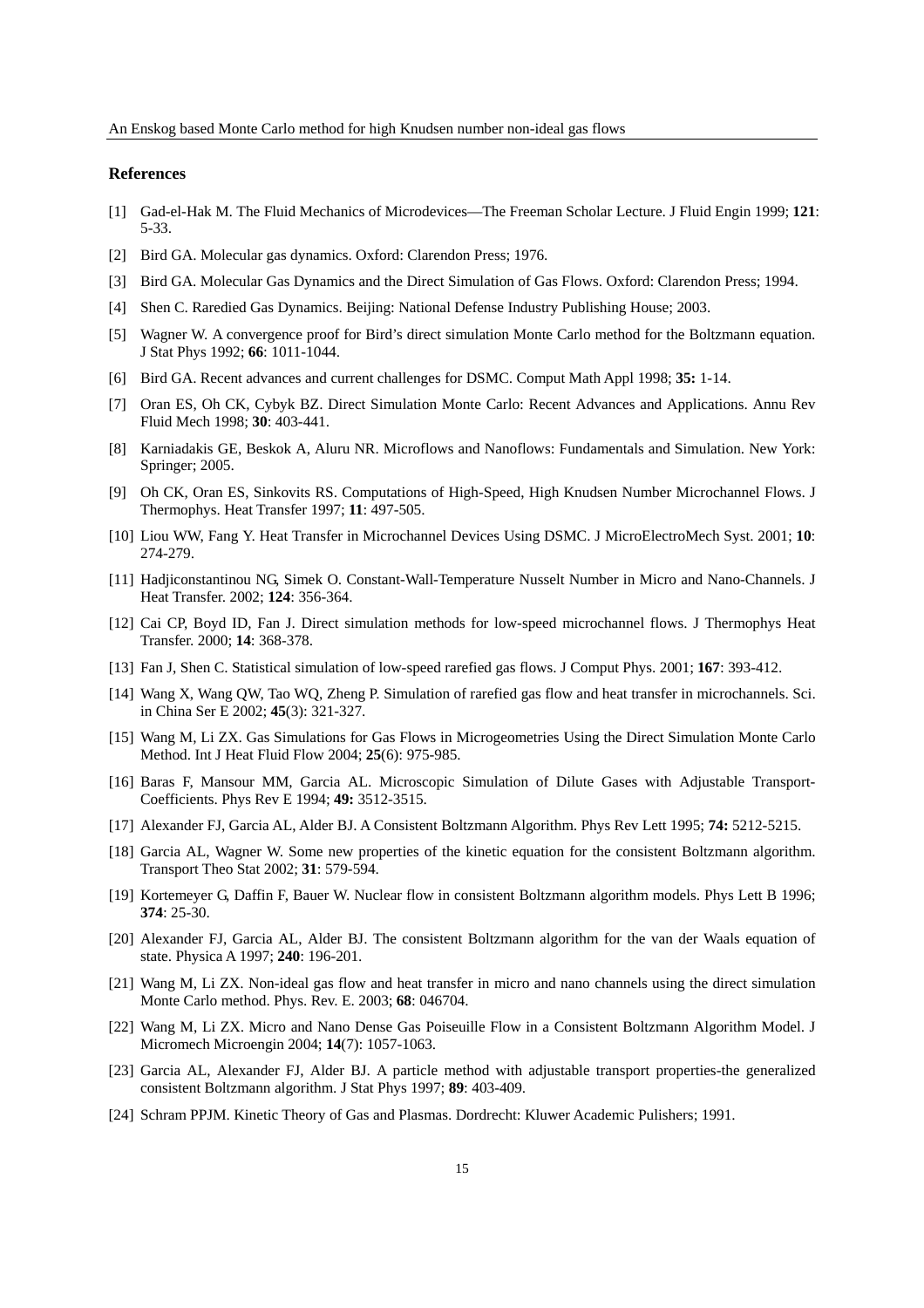- [25] Montanero JM, Santos A. Monte Carlo simulation method for the Enskog equation. Phys Rev E 1996; **54**: 438-444.
- [26] Montanero JM, Santos A. Simulation of Enskog Equation a la Bird. Phys Fluids 1997; **9**(7): 2057-2060.
- [27] Frezzotti A. Particle scheme for the numerical solution of the Enskog equation. Phys Fluids 1997; **9**(5):1329-1335.
- [28] Carnahan NF, Starling KE. Equation of State for Nonattracting Rigid Spheres. J Chem Phys 1969; **51**: 635.
- [29] Chapman S, Cowling TG. The Mathematical Theory of Non-uniform Gases-Third Edition. Cambridge: Cambridge Universiyt Press; 1970.
- [30] Hassan HA, Hash DB. A Generalized Hard-Sphere Model for Monte Carlo Simulation. Phys Fluids A 1993; **5**: 738-744.
- [31] Hash DB, Moss JN, Hassan HA. Direct Simulation of Diatomic Gases using the Generalized Hard-Sphere Model. J Thermophys Heat Transfer. 1994; **8**: 758-764.
- [32] Macrossan MN, Lilley CR. Modified generalized hard sphere collision model for direct simulation Monte Carlo calculations. J Thermophys Heat Transfer. 2003; **17**: 289-291.
- [33] Fan J. A generalized soft-sphere model for Monte Carlo simulation. Phys Fluids 2002; **14**(12): 4399-4405.
- [34] Hirschfelder JO, Curtiss CF, Bird RB. Molecular Theory of Gases and Liquids. Wiley: New York; 1954.
- [35] Garcia AL, Baras F. Direct simulation Monte Carlo: Novel application and new extensions. In: Proceedings of the 3rd Workshop on Modelling of Chemical Reaction Systems, Heidelberg; 1997.
- [36] Erpenbeck JJ, Wood WW. Molecular-Dynamics Calculations of the Hard-Sphere Equation of State. J Stat Phys 1984; **35**: 321-340.
- [37] Erpenbeck JJ, Wood WW. Molecular-Dynamics Calculations of the Velocity Auto-correlation Function Hard-sphere results. Phys. Rev. A, 1985, 32 (1): 412-422.
- [38] Lumpkin FE, Haas BL, Boyd ID. Resolution of Differences between Collision Number in Particle and Continuum Simulations. Phys Fluids 1991; **3:** 2282-2284.
- [39] Parker JG. Rotational and Vibrational Relaxation in Diatomic Gases. Phys Fluids. 1959; **2**: 449.
- [40] Monchick L, Mason EA. Transport Properties of Polar Gases. J Chem. Phys. 1961; **35**: 1676.
- [41] Brau CA, Jonkman RM. Classical Theory of Rotational Relaxation in Diatomic Gases. J Chem Phys. 1970; **52:** 477.
- [42] Wang M, Li ZX. Similarity of ideal gas flow at different scales. Science in China Ser E 2003; **46**(6): 661-670.
- [43] Wang MR, Li ZX. Gas Mixing in Microchannels using the direct simulation Monte Carlo method. Int. J. Heat Mass Transfer. 2006; **49**(9-10): 1696-1702.
- [44] Aston JG., Fritz JJ. Thermodynamics and Statistical Thermodynamics. New York: John Wiley & Sons; 1959.
- [45] Gatzen HH. Rigid disk slider micromachining challenges to meet microtribology needs. Tribol Int. 2000; **33:** 337-342.
- [46] Zhang B, Nakajima A. Possibility of surface force effect in slider air bearings of 100 Gbit/in(2) hard disks Tribol Int. 2003; **36:** 291-296.
- [47] Li XH, Du HJ, Liu B, Lau GK. Numerical simulation of slider air bearings based on a mesh-free method for HDD applications. Microsystem Technologies. 2005; **11:** 797- 804.
- [48] Wang MR, Li ZX. Numerical simulations on performance of MEMS-based nozzles at moderate or low temperatures. Microfluidics and Nanofluidics, 2004; **1** (1): 62-70.
- [49] Wang M, Li ZX. Monte Carlo simulations of dense gas flow and heat transfer in micro- and nano-channels. Science in China Ser E-Engineering & Materials Science 2005; **48**(3): 317-325.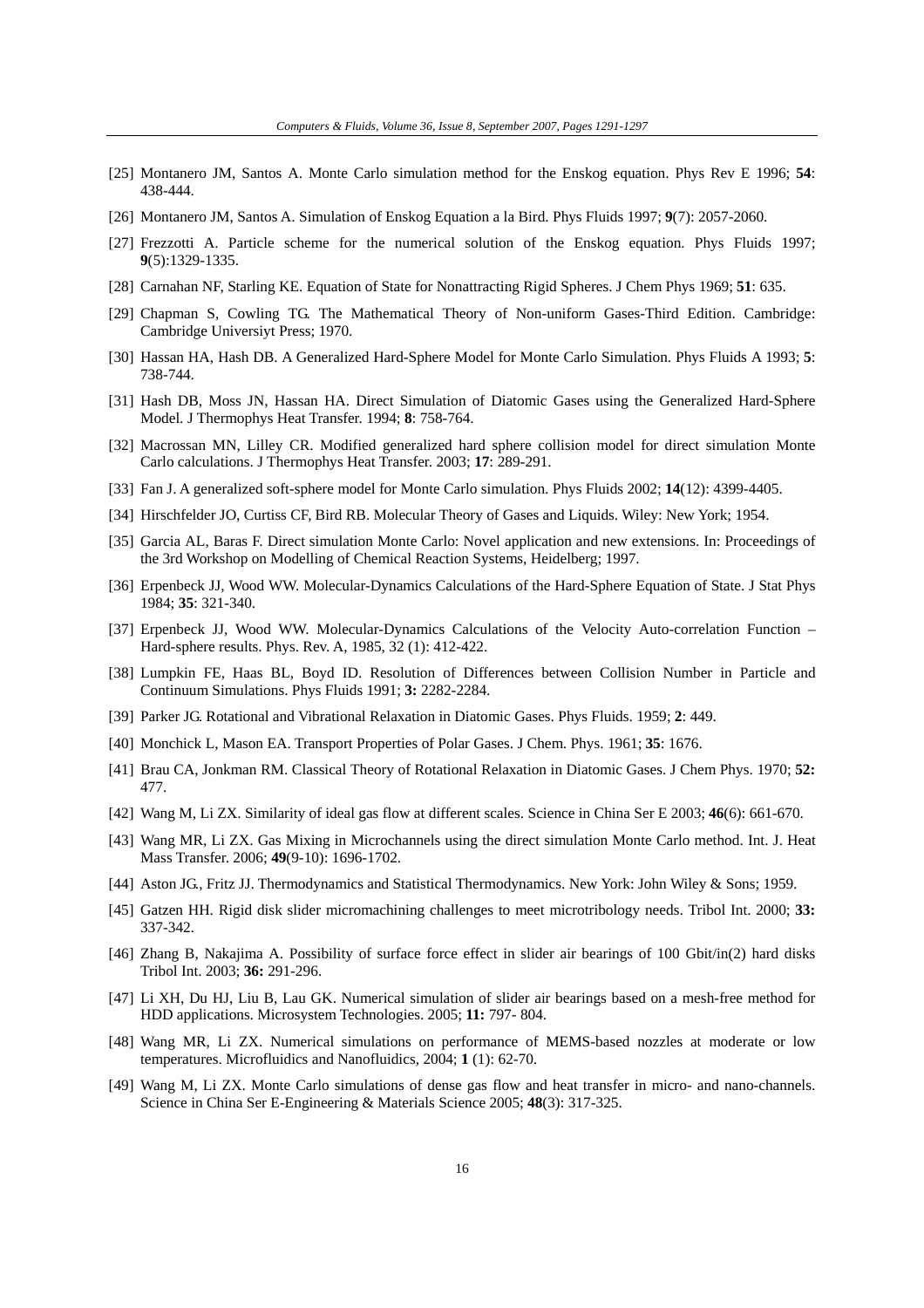# Figure Captions

- FIG. 1 Viscosity variations with temperature at low or moderate gas densities.
- FIG. 2 Viscosity variations with density for the nitrogen gas at 333 K below  $150 \times 10^5$  Pa.
- FIG. 3 Schematic of the physical problem:  $H = 0.01$  µm,  $L/H = 5.0$ ,  $T_{\infty} = 300$  K,  $u_{\infty} = 200$  m/s,  $T_w$  =300 K with completely diffusion reflection at both wall surfaces.
- FIG. 4 Comparison between the GEMC and DSMC results for a low density at  $\eta_{\infty}$  =0.0135 and  $Kn_{\infty} = 1.28$ .
- FIG. 5 Density effects on gas flow and heat transfer by GEMC, compared with DSMC, CBA, and ESMC results.
- FIG. 6 Skin friction coefficient distributions along the wall surfaces as predicted by the GEMC and DSMC methods at  $\eta_{\infty}$ =0.135 and  $Kn_{\infty}$ =0.06.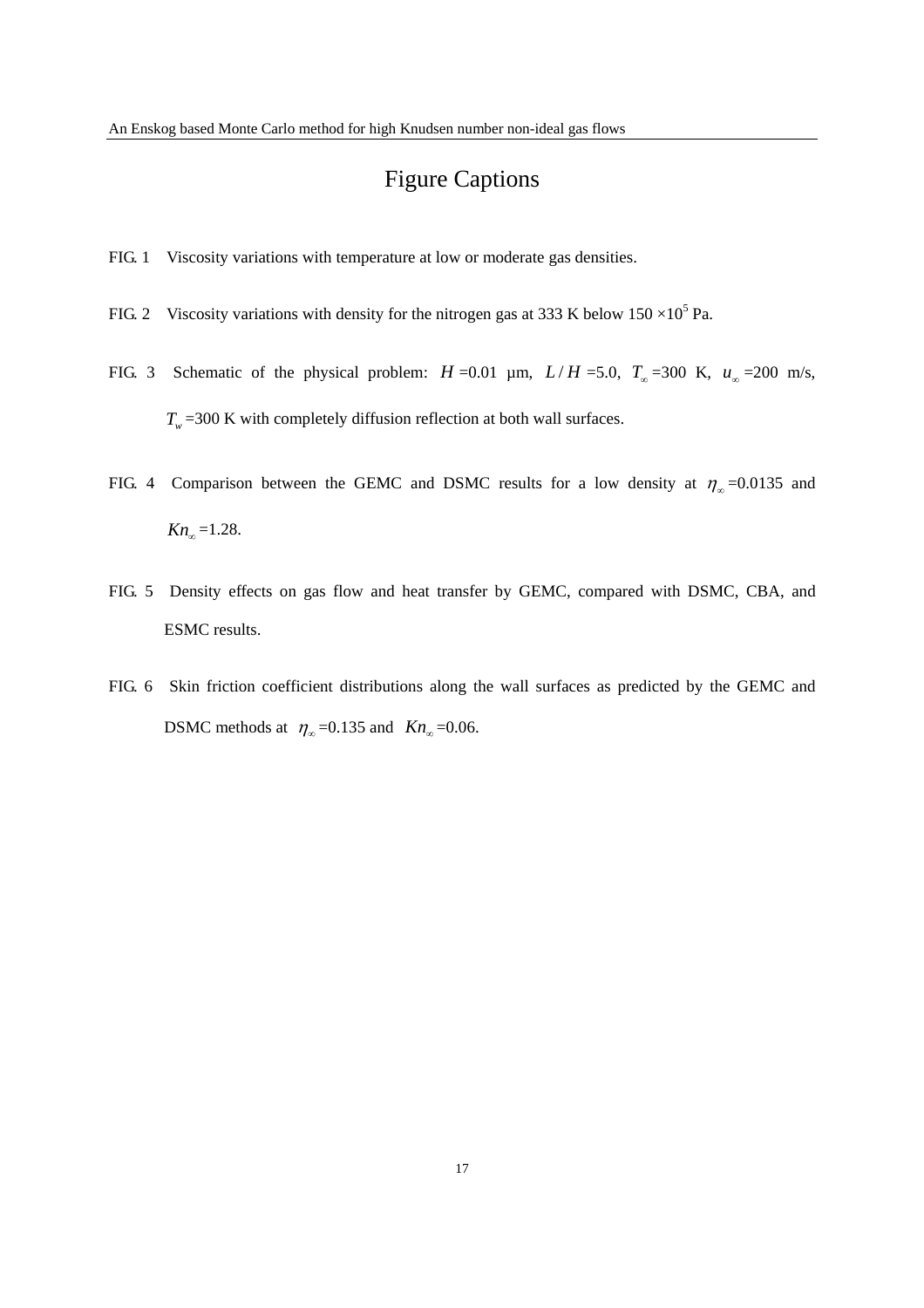*Figure 1, Wang and Li, Computer & Fluids* 



Viscosity variations with temperature at low or moderate gas densities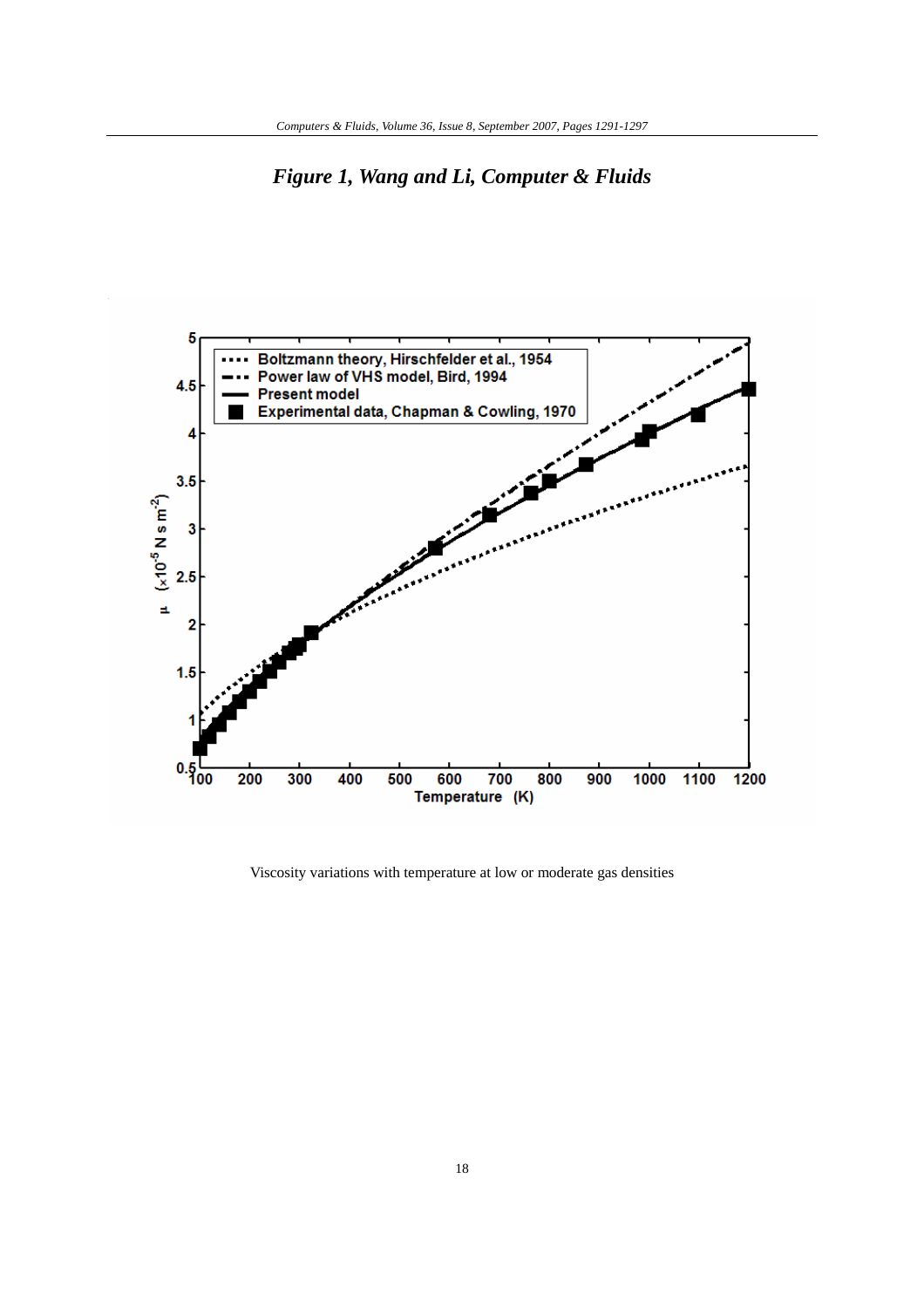

# *Figure 2, Wang and Li, Computer & Fluids*

Viscosity variations with density below  $150 \times 10^5$  Pa at 333 K.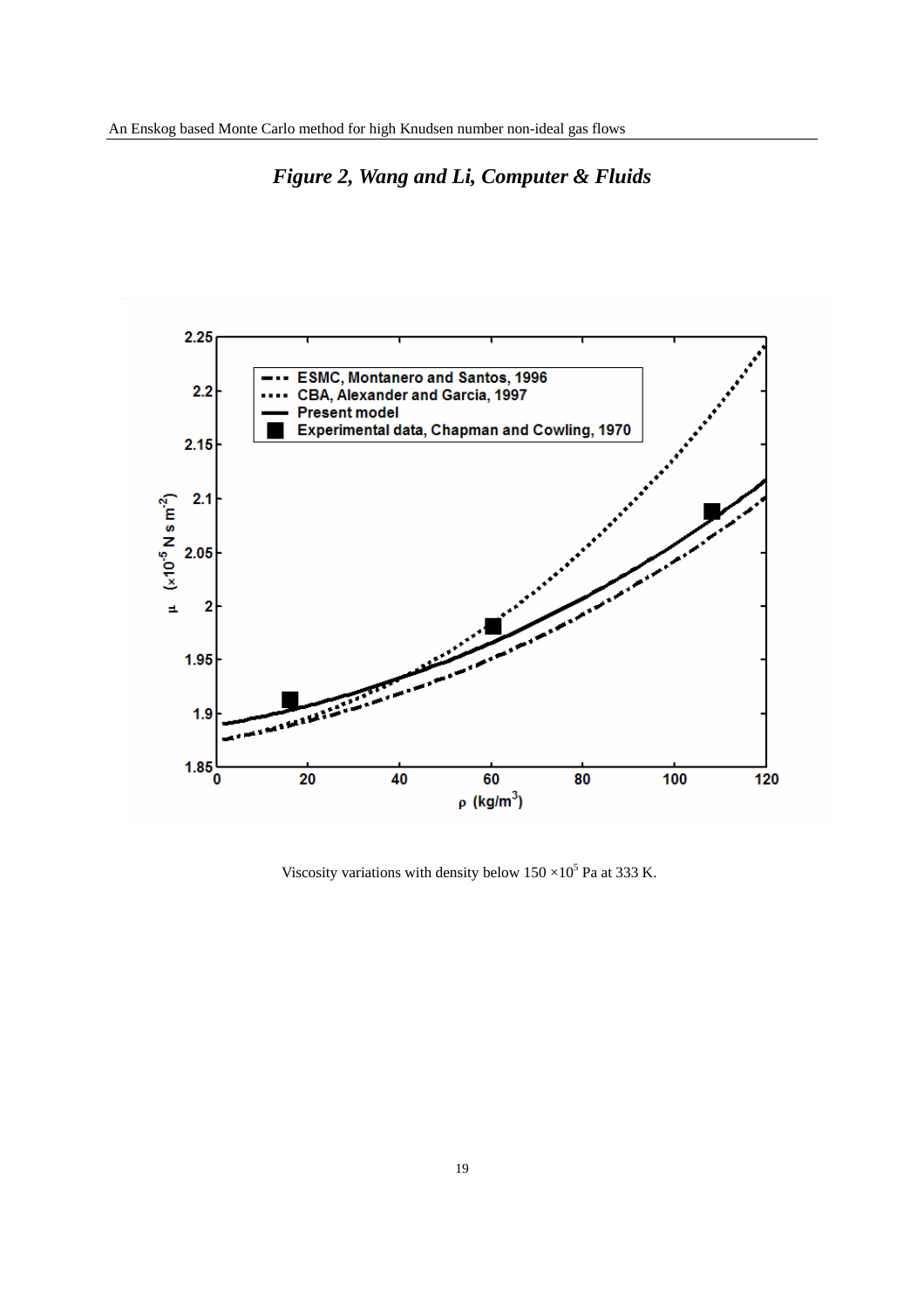# *Figure 3, Wang and Li, Computer & Fluids*



Schematic of the physical problem:  $H = 0.01$  µm,  $L/H = 5.0$ ,  $T_{\infty} = 300$  K,  $u_{\infty} = 200$  m/s,  $T_{w}$  =300 K with completely diffusion reflection at both wall surfaces.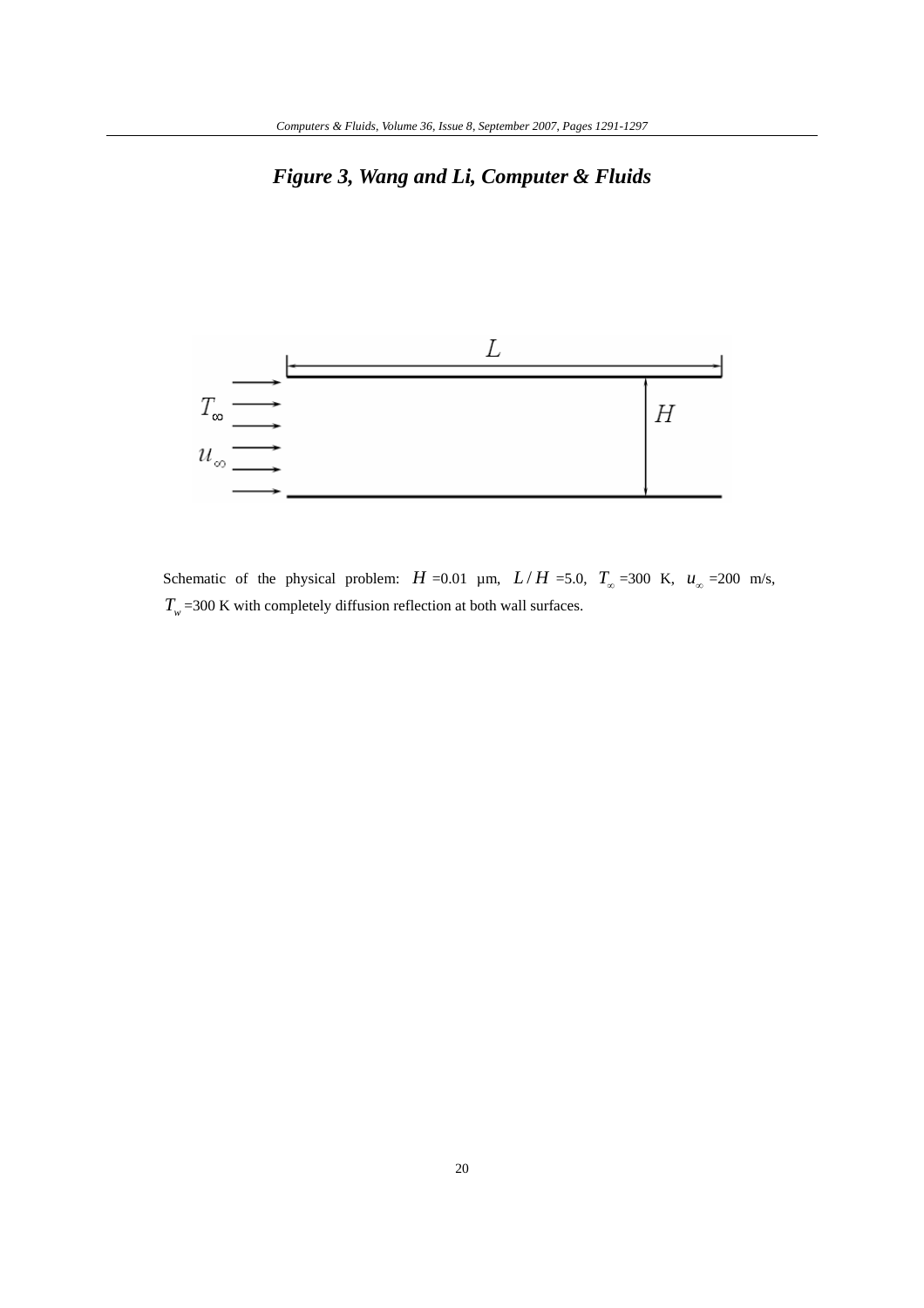

*Figure 4, Wang and Li, Computer & Fluids* 

Comparisons between the GEMC and DSMC results for a low gas density at  $\eta_{\infty}$  =0.0135 and *Kn*<sub>∞</sub> =1.28.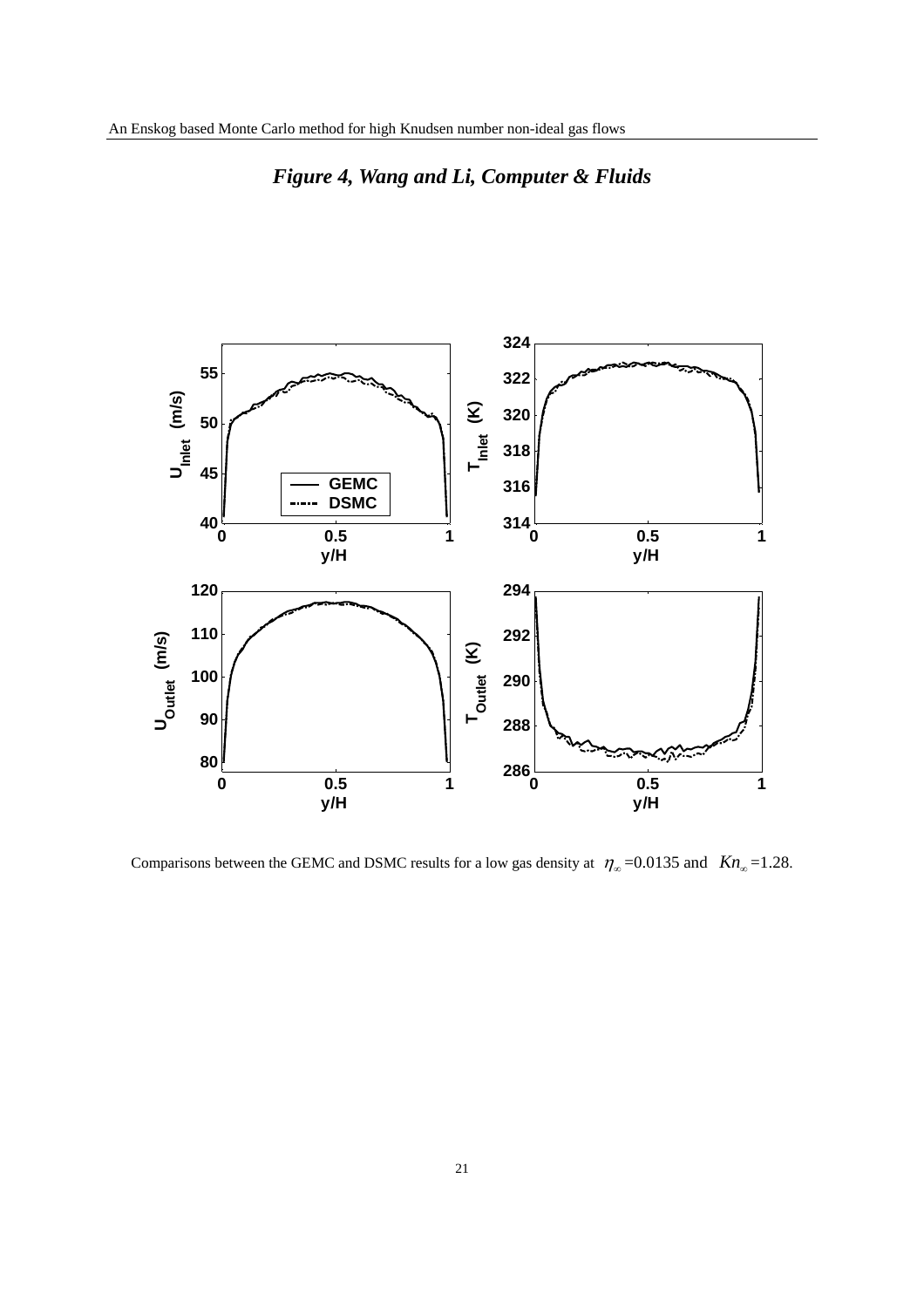



Density effects on gas flow and heat transfer by the GEMC method at  $\eta_{\infty}$  =0.135 and *Kn*<sub>∞</sub> =0.06, compared with DSMC, CBA, and ESMC results.